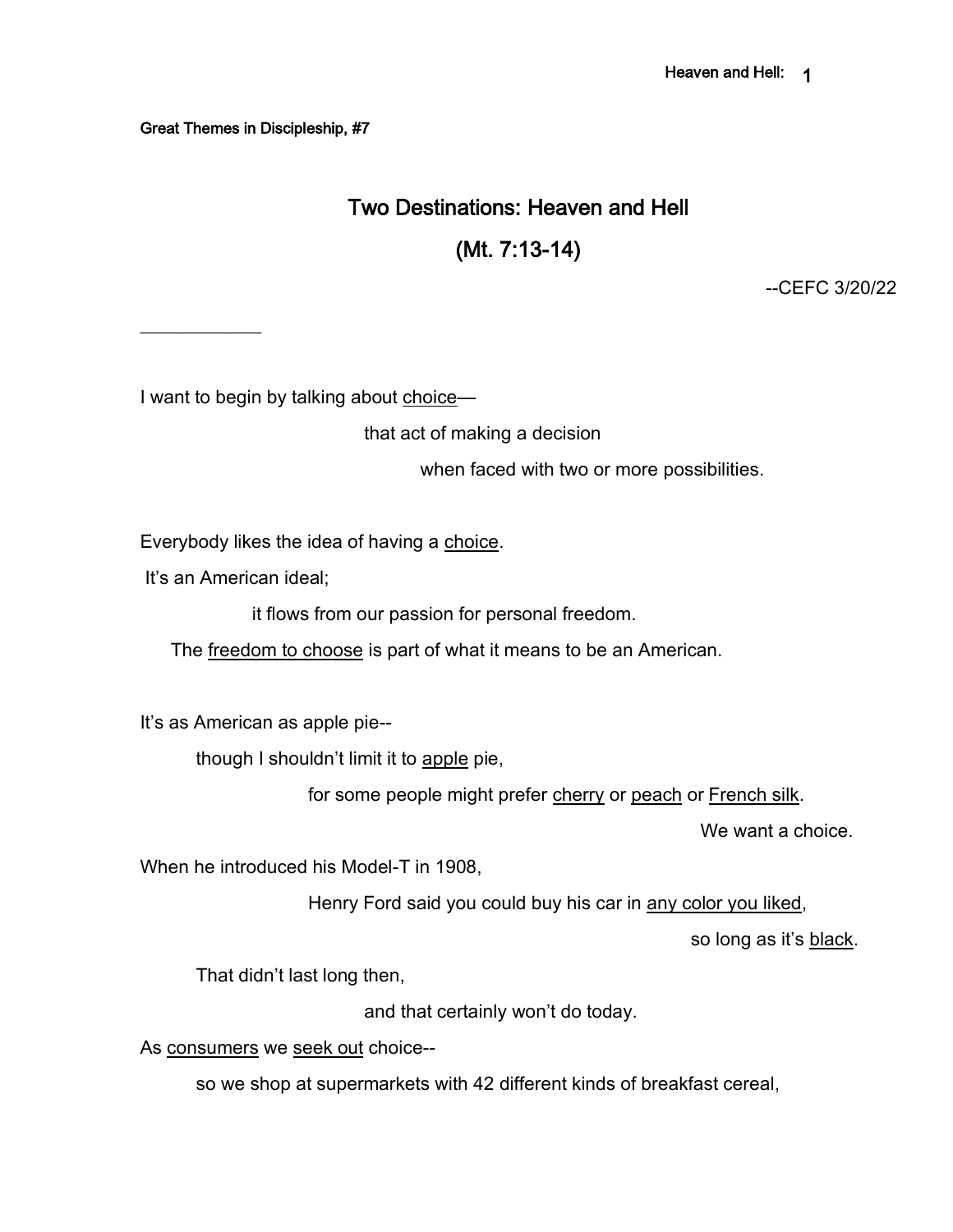and 14 different brands of deodorant.

I'm sure you've seen the new soda dispensers

that offer you 120 different drink choices—

21 different soft drinks with seven different flavors—

you just have to push the right buttons

to get exactly the combination what you want.

It's almost overwhelming!

As consumers we seek out choice,

and as citizens we demand choice—it's our right--

beginning with the freedom to choose our leaders.

And it's no wonder that *freedom of choice* is such a popular political slogan,

whether it applies to getting an abortion

or where parents are allowed to send their kids to school.

When you think about it—in the largest sense,

the freedom to make a choice is part of what it means to be human.

To take away our ability to choose

is a denial of our human dignity. //

But perhaps it is ironic,

that though we cherish our freedom of choice,

none of us wants to be compelled to choose--

especially when we are given only two alternatives.

But that's exactly what Jesus does to us--

Jesus calls for a choice,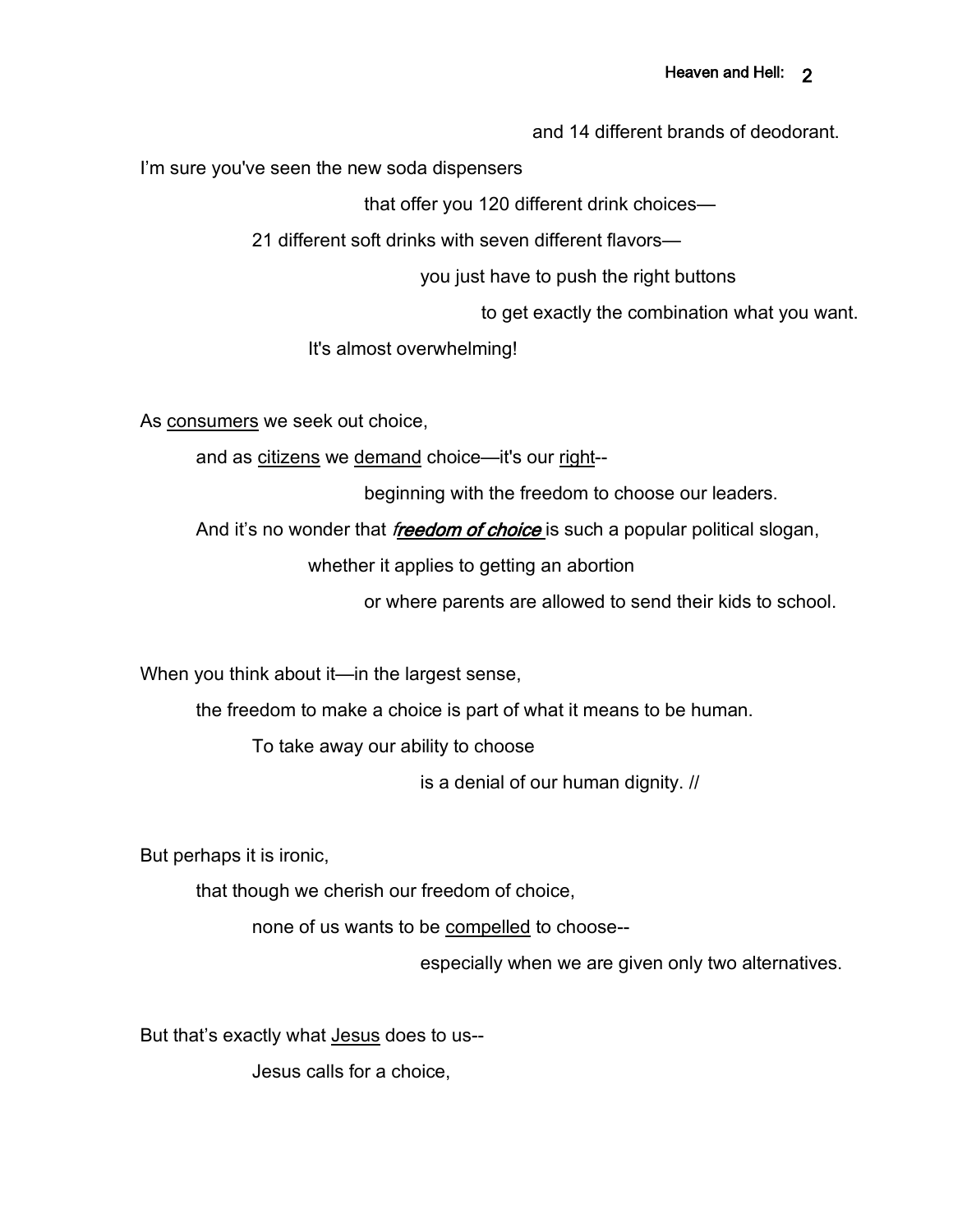as he sets before us just two ways,

two roads with two very different destinations.

And he tells us that our life's destiny

will be determined by the choice that we make.

Please turn again in your Bibles to Matthew 7:13-14,

and listen as I read again those critical words of Jesus--

### "Enter through the narrow gate.

 $\overline{\phantom{a}}$  , where  $\overline{\phantom{a}}$ 

For wide is the gate and broad is the road that leads to destruction,

and many enter through it.

But small is the gate and narrow the road that leads to life,

and only a few find it."

This passage comes near the end of Jesus' Sermon on the Mount in Matthew 5-7--

certainly, one of the greatest and most searching presentations ever given of the way human beings ought to live.

Jesus' teaching in this sermon penetrates the heart--

it exposes our false and selfish motives,

it calls for a quality of life

that has been fully demonstrated in only one human being.

We are tempted to sit back at a safe distance

and study it

and analyze it,

and admire it--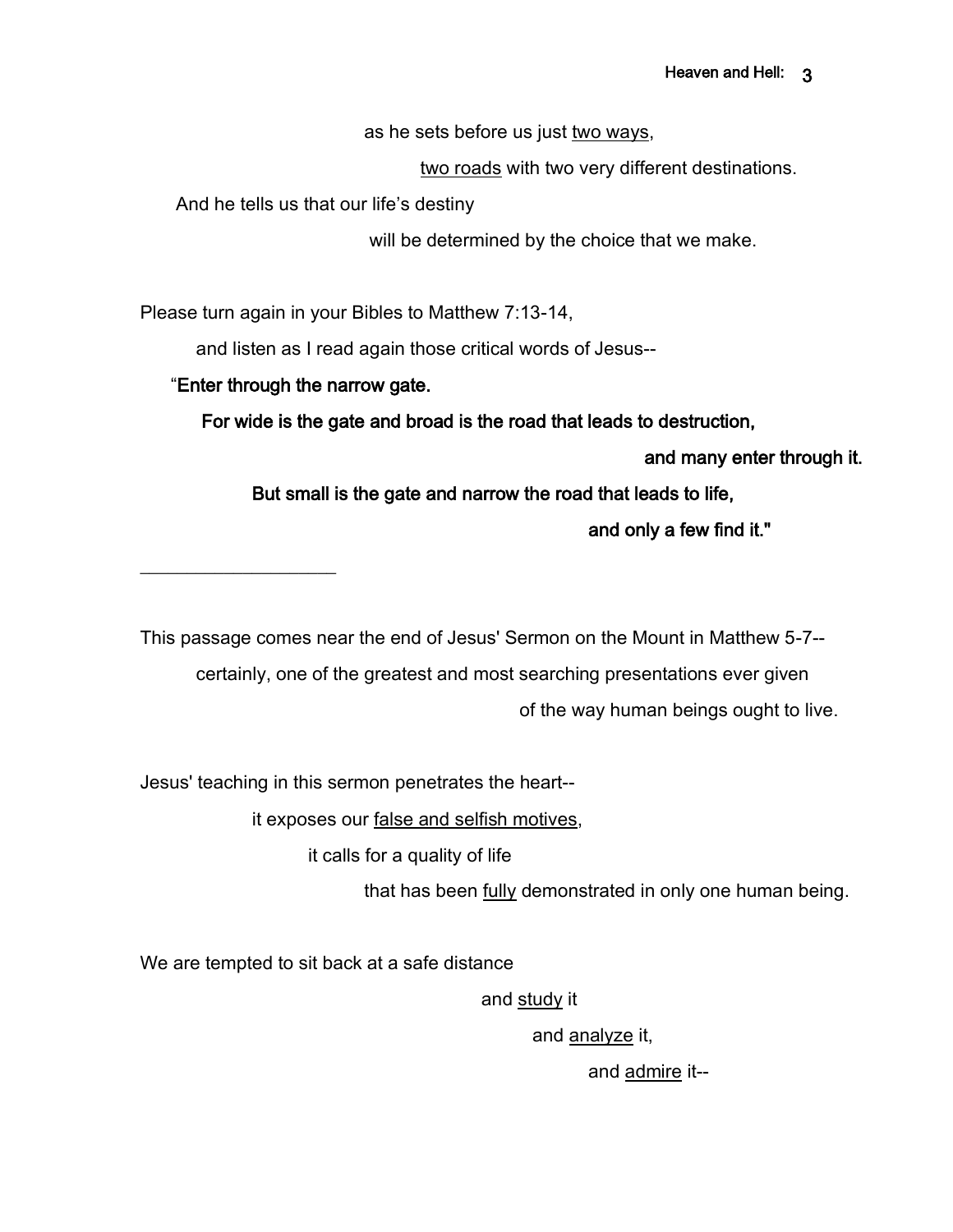#### Heaven and Hell: 4

but Jesus won't allow it.

For Jesus the preacher calls for a response, a decision--

and there are only two ways that you can choose, he says,

and you must choose one of them.

There's no sitting on the fence.

#### "Enter through the narrow gate.

For wide is the gate and broad is the road that leads to destruction,

and many enter through it.

#### But small is the gate and narrow the road that leads to life,

and only a few find it."

You must choose one road or the other.

I want you to notice the four dimensions of this choice that must be made--

#### 1. First, there is the entry point—the two gates.

There is a wide gate, and there is a narrow or small gate.

The wide gate looks inviting--

It's easy to find and easy to pass through--

nothing is required.

It's wide enough to accommodate anything you might want to bring with you.

But the small gate is different--

you have to look for it or you'll miss it,

and many people do.

You can't go in with the crowd--it's not that wide.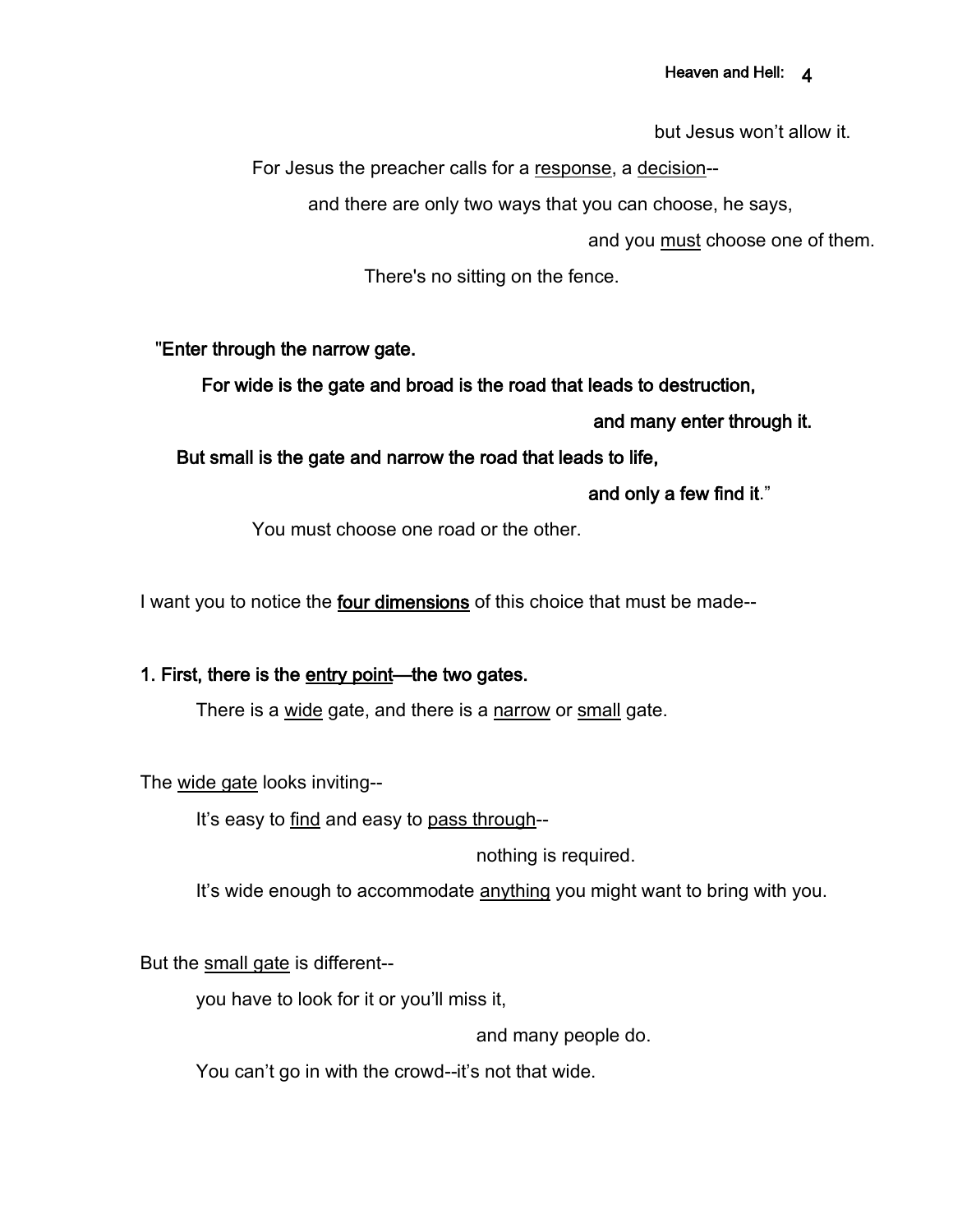It's more like a turnstile you find at a stadium—

each person must go through one at a time.

And to get through, you can't bring along a lot of baggage--

no, everything has to be left behind if you want to get through this gate. /

First, there is the entry point—the two gates.

There is a wide gate, and there is a narrow gate.

You must choose, and you will choose, just one or the other.

 $\frac{1}{2}$ 

## 2. Second, there are the two roads--

there is a broad road, and there is a narrow road.

The broad road is spacious--

one can wander and roam at will, with lots of room to do as you please—

with plenty of scope to express your inner self./

But the other road is a narrow road.

The word there suggests a cramped and confined road<sup>1</sup>--

it makes for a difficult journey, with ditches on both sides.

You've got to pay attention and keep your head

if you want to stay on this road.

Listen to Deitrich Bonhoeffer's description of this path--

<sup>1</sup> teqlimme÷nh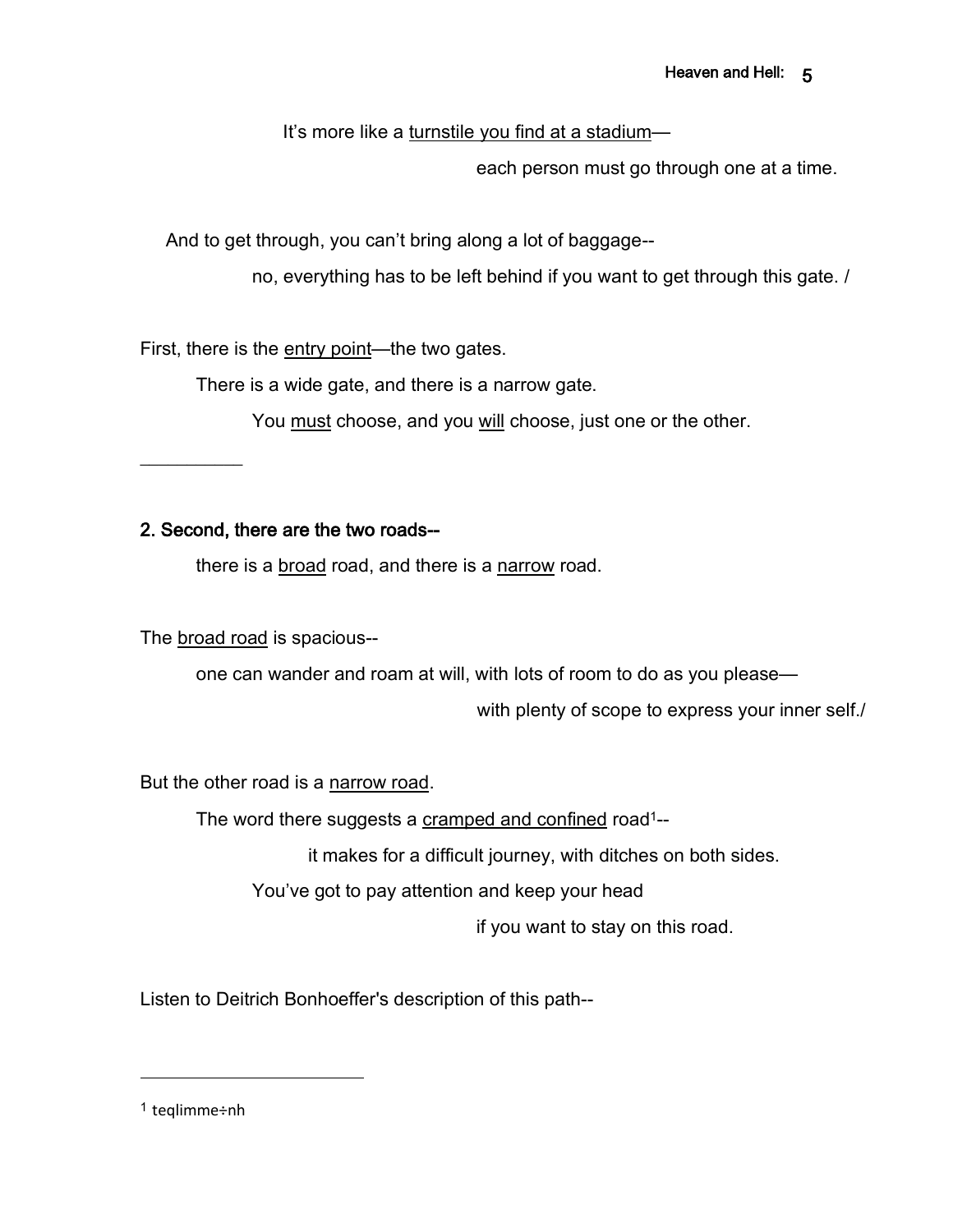"On either side of the narrow path deep chasms yawn.

To be called to a life of extraordinary quality,

to live up to it,

and yet to be unconscious of it

is indeed a narrow way.

To confess and testify to the truth as it is in Jesus,

and at the same time to love the enemies of that truth,

his enemies and ours,

and to love them with the infinite love of Jesus Christ,

### is indeed a narrow way.

To believe the promise of Jesus that his followers shall possess the earth,

and at the same time to face our enemies unarmed and defenseless,

preferring to incur injustice rather than to do wrong ourselves,

is indeed a narrow way.

To see the weakness and wrong in others,

and at the same time refrain from judging them;

to deliver the gospel message without casting pearls before swine,

is indeed a narrow way.

The way is unutterably hard,

and at every moment we are in danger of straying from it."<sup>2</sup>

Will you choose the easy or the strenuous journey?

the broad or the narrow road?

 $2$ *Cost*, p. 211.

 $\frac{1}{2}$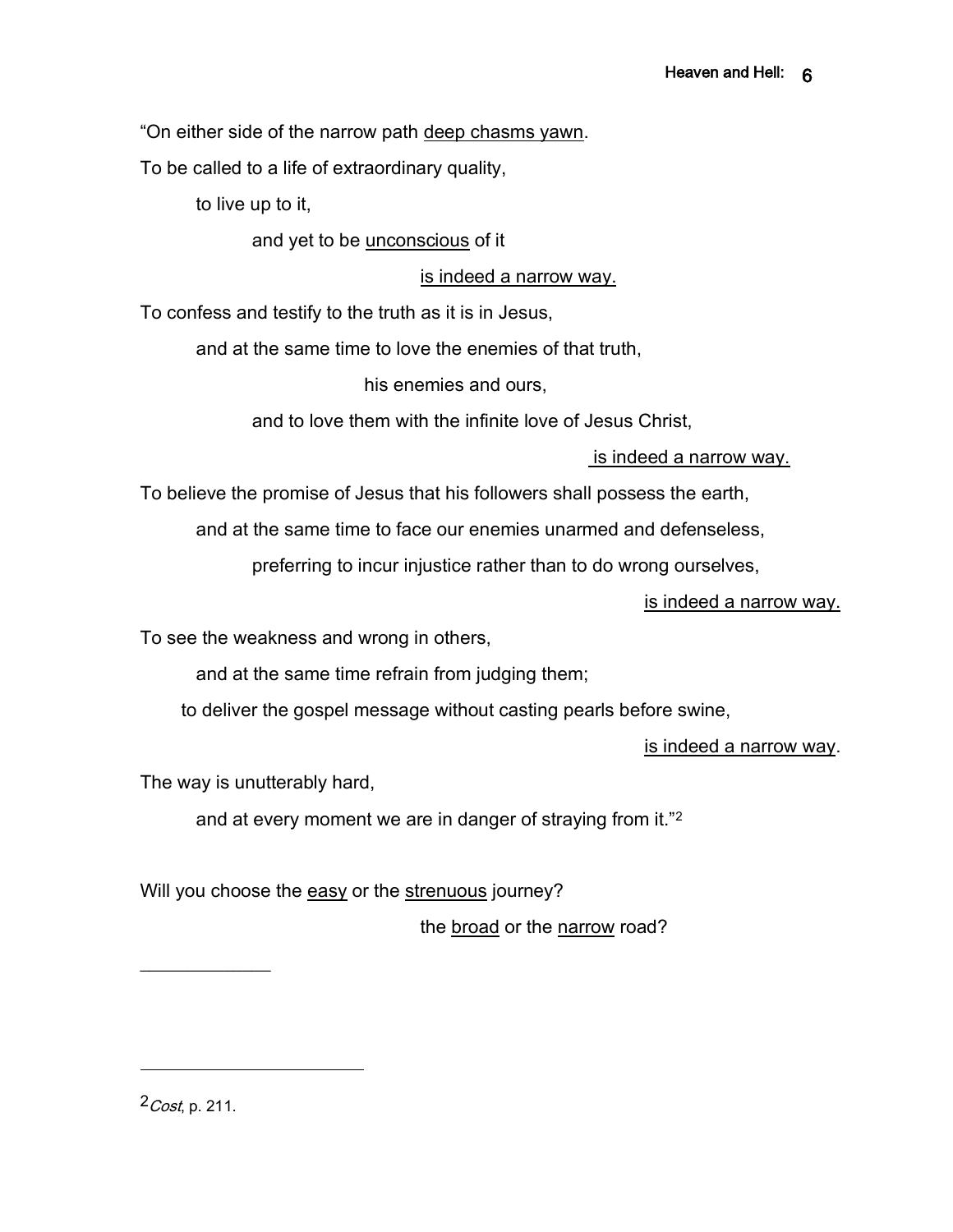### 3. Third, there is the company you will keep along the way--

on the one road are many, and on the other, there are only a few.

O, how we are attracted to large numbers--

a large number in a church means you are successful;

a large number of Twitter followers means you are popular;

and a large number of votes means you are powerful.

And if so many people are going that way,

well, it must be the right way, we say.

What do the polls say?

Aren't we all swayed by "popular opinion"? /

But on the other road

there are only a few.

They have forsaken the success and popularity and power they might have enjoyed just so they could enter through that narrow gate,

and walk on that confined and constricted path.

Jesus asks, Are you willing to forsake the crowd to join them? Will you choose to enter through that small gate,

with its narrow road, with only a few others alongside you? //

But why should you?

 $\mathcal{L}$ 

Why should you make that choice?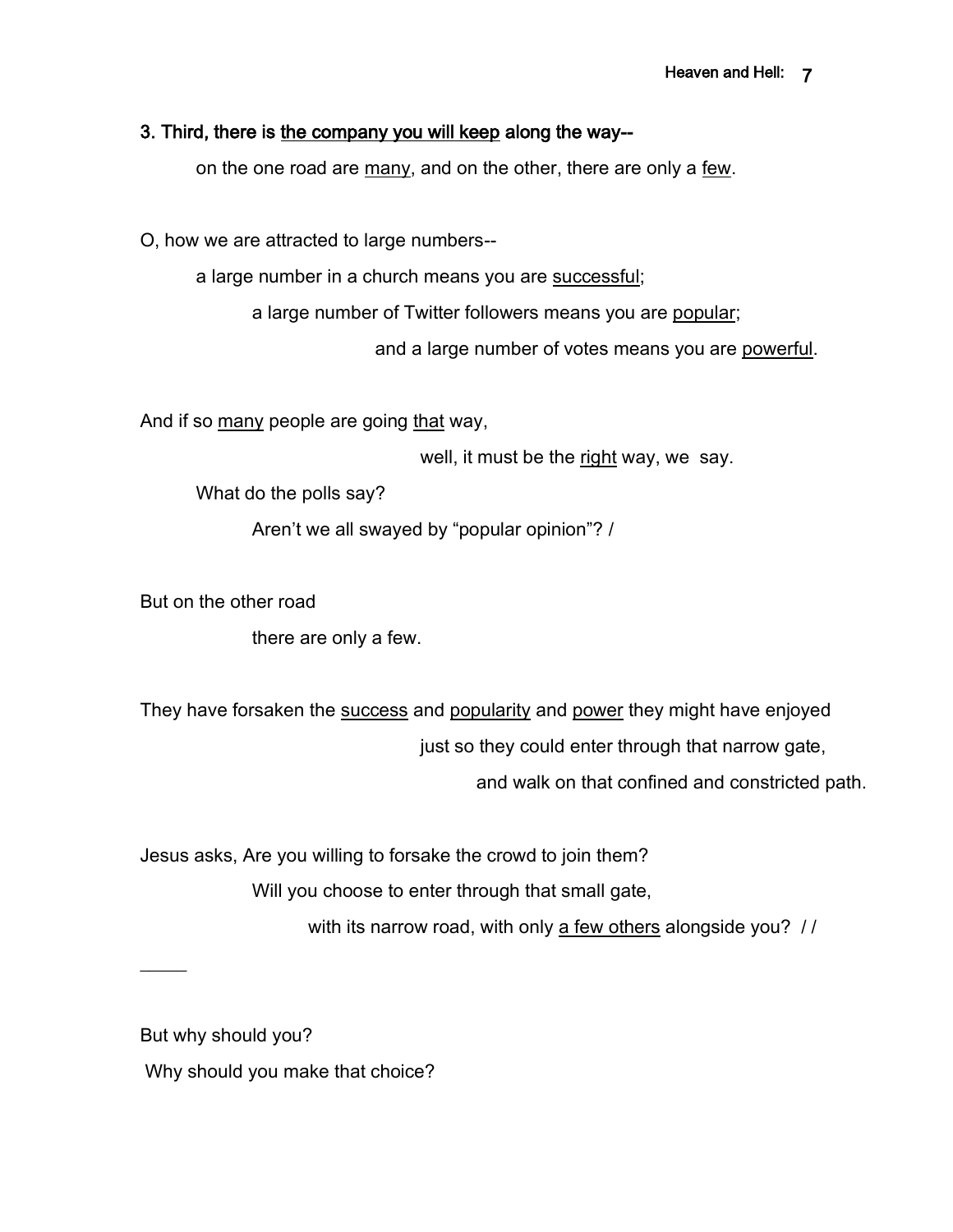4. Finally, and this is what I want to focus on this morning—

## people make that choice for that small gate onto that narrow road

#### which only a few travel on

## because of the destination they hope to reach--

it's the road that leads to life.

The other road--it leads to destruction.

Destruction--disintegration, deterioration--

the destruction of our humanity,

the destruction of all relationship with God--

it is the destruction that is hell itself.

Hell is not a subject I like to talk about,

but it is a subject I as a Christian teacher feel compelled to talk about,

because Jesus himself talked about it.

And Jesus is my Teacher.

It is our Lord Jesus who, above all,

forces us to affirm the dreadful truth

that those who stand alone before God as sinners on the day of judgment

will face condemnation into a state of eternal punishment called hell.<sup>3</sup>

Listen to the words of Jesus—

To the religious hypocrites, Jesus declared,

## "You snakes! You brood of vipers!

How will you escape being condemned to hell?" (Matt. 23:33).

 $3$ Various terms are used in the Bible to convey this reality with slightly different shades of meaning—e.g., Sheol, Hades, Gehenna, the lake of fire, and the Abyss.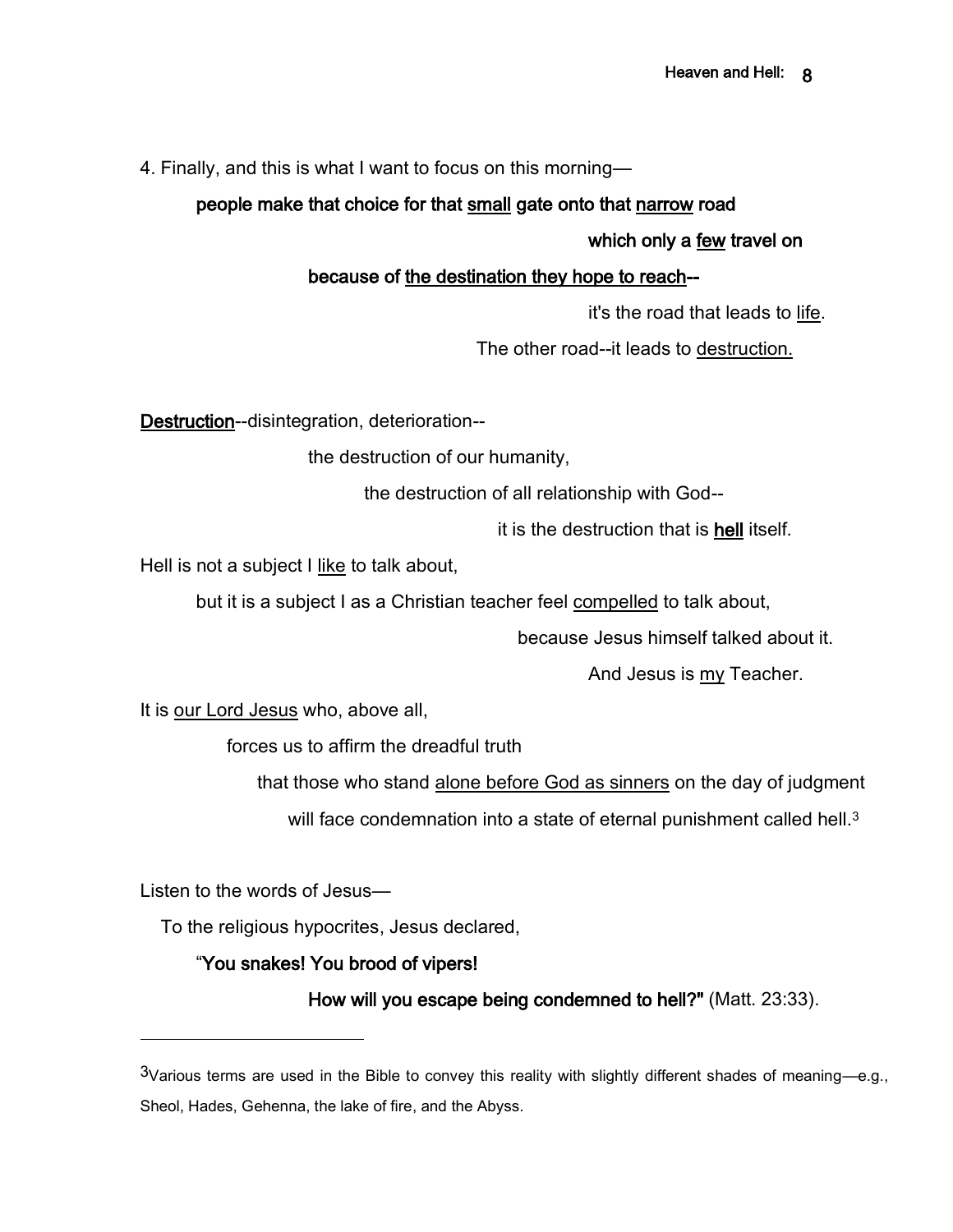Those rejected as subjects of the kingdom, Jesus said,

## "will be thrown into the outer darkness,

where there will be weeping and gnashing of teeth" (Matt. 8:124).

Stressing the seriousness of sin, Jesus urged,

"If your hand causes you to sin, cut it off.

It is better for you to enter life maimed than with two hands to go into hell,

where the fire never goes out" (Mk. 9:43; cf. Matt. 18:8).

Hell is a place where "their worm does not die,

and the fire is not quenched," Jesus said (Mk. 9:48).

On that day of judgment,

he says that those who failed to respond to him

through his humble brothers

"will go away to eternal punishment, but the righteous to eternal life" (Matt. 25:46)./

Hell is often ridiculed as a primitive remnant of a medieval age,

but Christian teaching about the eternal punishment of sinners

is rooted firmly in the teaching of Jesus himself.

He spoke of hell more than he spoke of heaven.

In fact, Jesus, who more than anyone reveals the love of God to the world,

spoke more about hell than any other person in the Bible.

As followers of Jesus Christ, we cannot be faithful to our Lord

and not speak of this stark reality. //

4Cf. also Matt.13:42,50; 22:13; 25:30.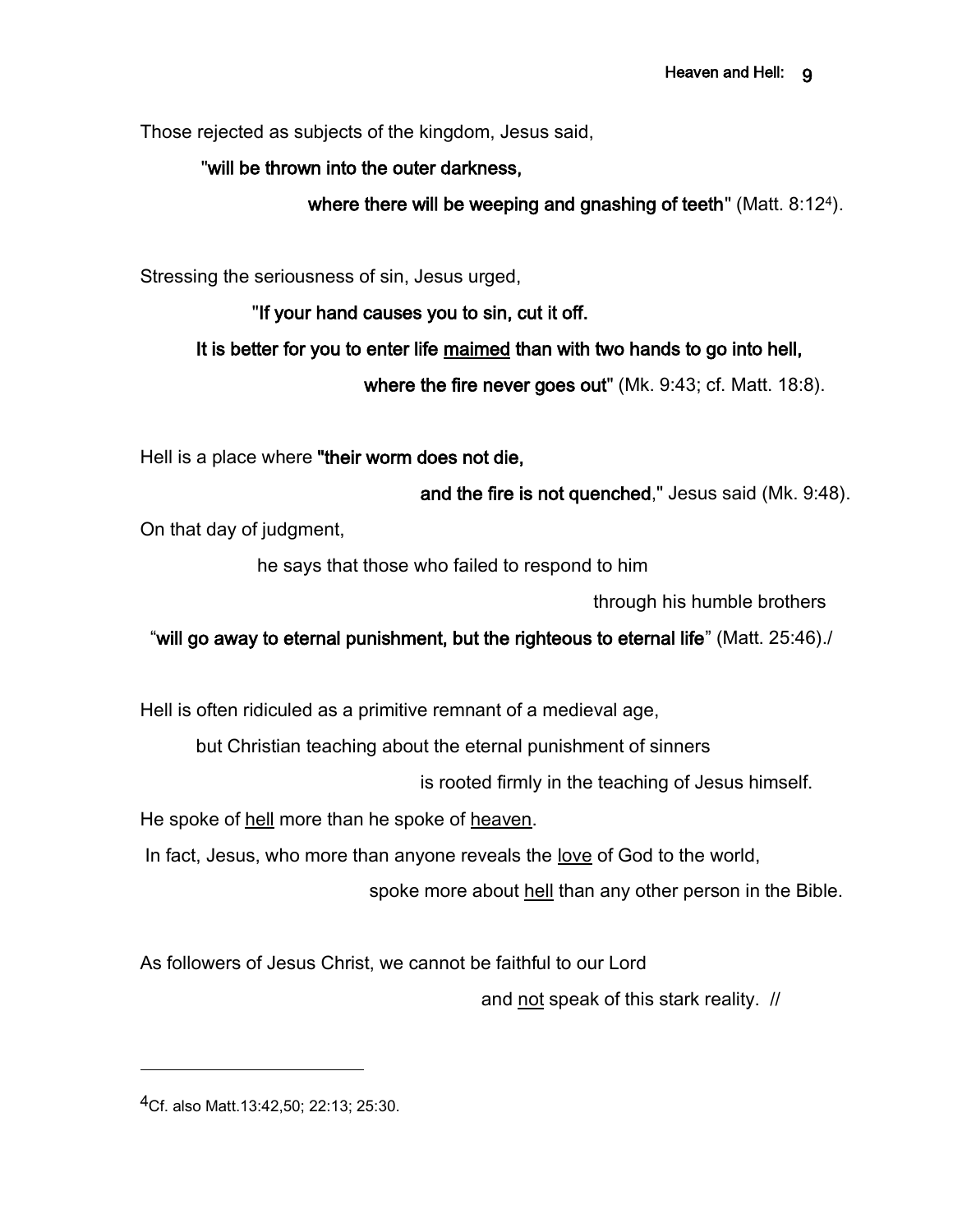The apostolic witness of the New Testament

 $\overline{\phantom{a}}$ 

 $\overline{\phantom{a}}$ 

echoes Jesus' weighty words on this topic.

Paul speaks of a time of "wrath and anger" awaiting those who reject the truth (Rom. 2:8). He declares that those who do not obey the gospel

## "will be punished with everlasting destruction

and shut out from the presence of the Lord" (2 Thess. 1:9).

Jude presents the inhabitants of Sodom and Gomorrah

"as an example of those who suffer the punishment of eternal fire" (Jude 7).

Finally, the Book of Revelation speaks in these harrowing tones:

"If anyone worships the beast and its image

and receives its mark on their forehead or on their hand,

they, too, will drink the wine of God's fury,

which has been poured full strength into the cup of his wrath.

They will be tormented with burning sulfur

in the presence of the holy angels and of the Lamb.

And the smoke of their torment will rise for ever and ever" (Rev. 14:9-11).

Certainly, in speaking of hell the Bible uses figurative language.

Jesus commonly used terms drawn from a place called Gehenna.<sup>5</sup>

Gehenna was the valley of Hinnom, south of Jerusalem,

5Matt. 5:22,29,30; 10:28; 18:19; 23:15,33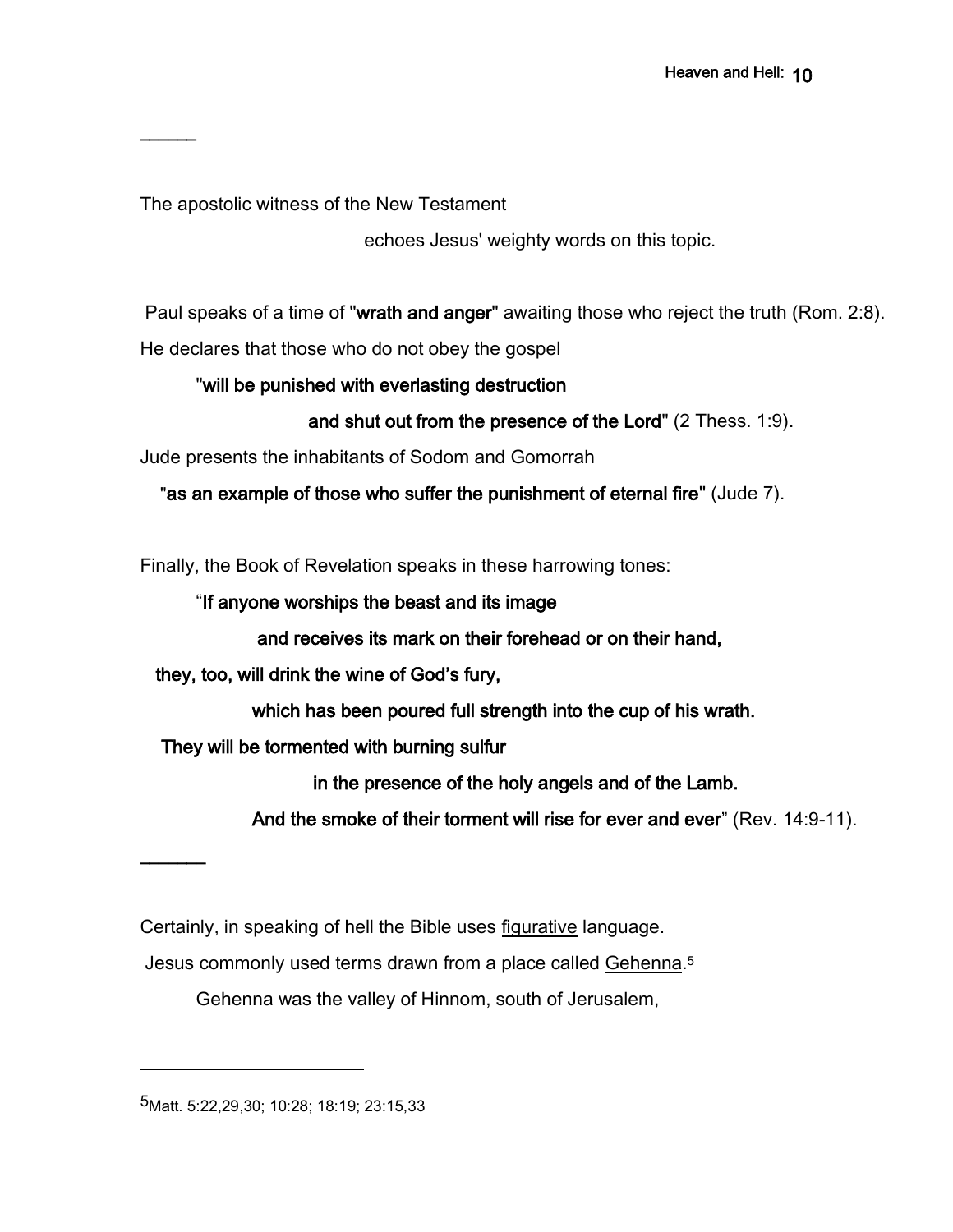where human sacrifice was once offered (2 Kings 16:3; 21:6).

It became the place where the city's garbage was burned—

### a place where "the worms that eat them do not die

and the fire is not quenched" (Mark 9:48).

Fire is a common image of hell—

an image depicting physical pain and suffering.

It displays the sense of God's righteous anger, his wrath,

poured out against all that opposes his goodness.

Jesus also used the image of darkness, "outer darkness,"

depicting hell as a banishment from the light of God's presence—

a place of alienation from God, a place of utter loneliness.

The foolish bridesmaids are shut outside the door (Matt. 25:10-12);

the wicked servant is assigned a place with the hypocrites (Matt. 24:51);

those improperly dressed for the wedding banquet

are thrown outside into the outer darkness (Matt. 22:13).

Paul speaks of those who oppose the gospel being

## "punished with everlasting destruction

and shut out from the presence of the Lord" (2 Thess. 1:9).

In some of the most dreaded words of the Bible,

Jesus says to some who assumed they would be welcomed by him,

## "I never knew you. Away from me, you evildoers!" (Matt. 7:23).

Nothing is left to them but loneliness and despair,

for hell is a place of "weeping and gnashing of teeth,"

a dark place, full of the hopeless remorse of self-condemnation. /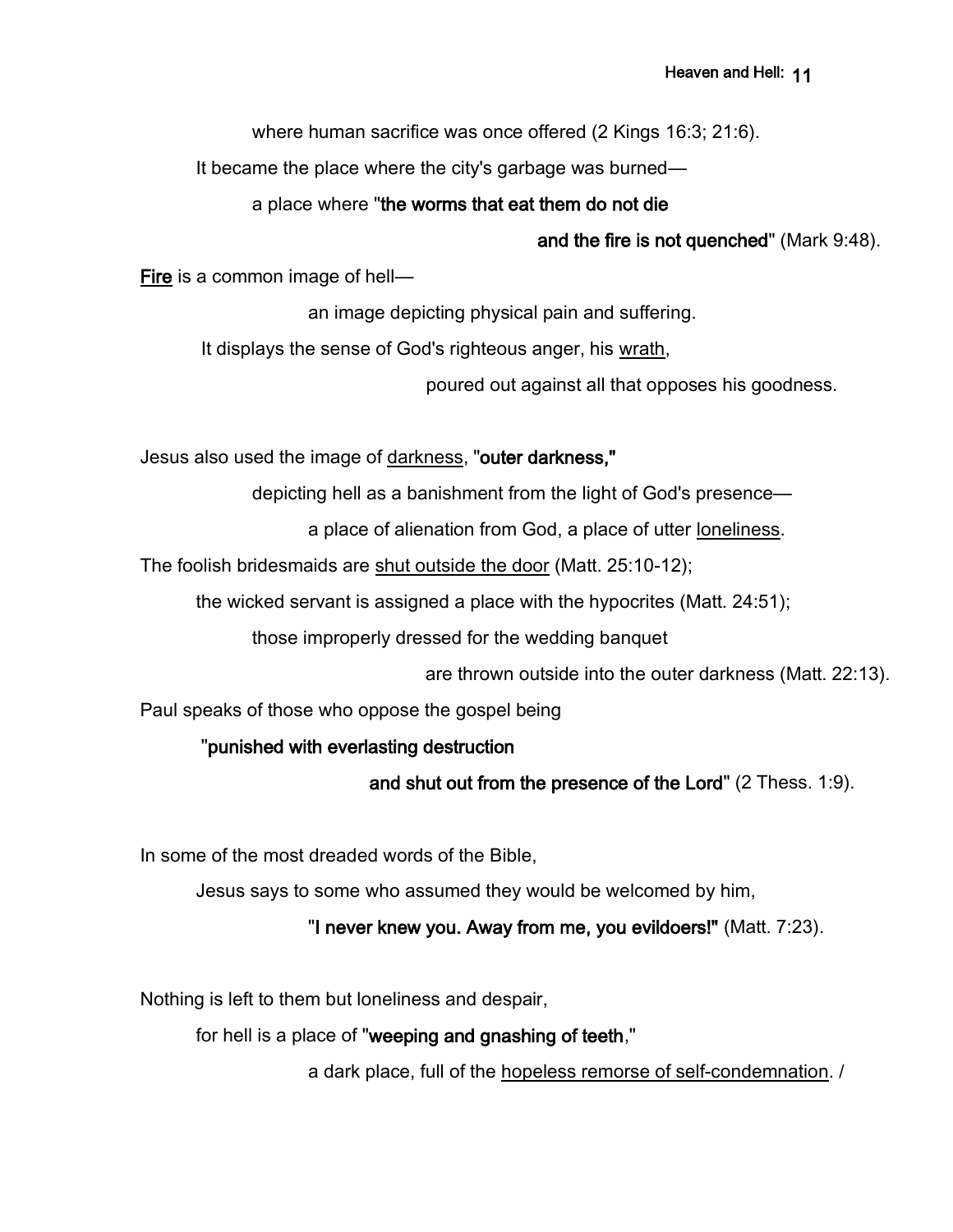Hell as fire,

hell as darkness,

and third, hell is spoken of as a place of death and destruction—

a place devoid of the life-giving presence of God,

and a place of ruin and corruption.

John in the Book of Revelation refers to the lake of fire

as "the second death" (Rev. 20:14; 21:8; cf. 2:11; 20:6).

Destruction is what happens to the house built on sand (Luke 6:49);

it is what is prepared for the objects of God's wrath (Rom. 9:22);

and it is the destiny of the enemies of the cross of Christ (Phil. 3:19).

Destruction is where the wide road leads (Matt. 7:13), Jesus tells us./

This destruction doesn't mean that the lost cease to exist—

hell is depicted in the Bible as an eternal state.

Jesus himself affirmed this when he spoke of the Son of Man

separating, like sheep and goats,

two classes of human beings on the day of judgment,

and saying to the goats on his left hand,

"Depart from me, you who are cursed, into the eternal fire

prepared for the devil and his angels. . . .

Then they will go away to eternal punishment,

but the righteous to eternal life" (Matt. 25:41,46).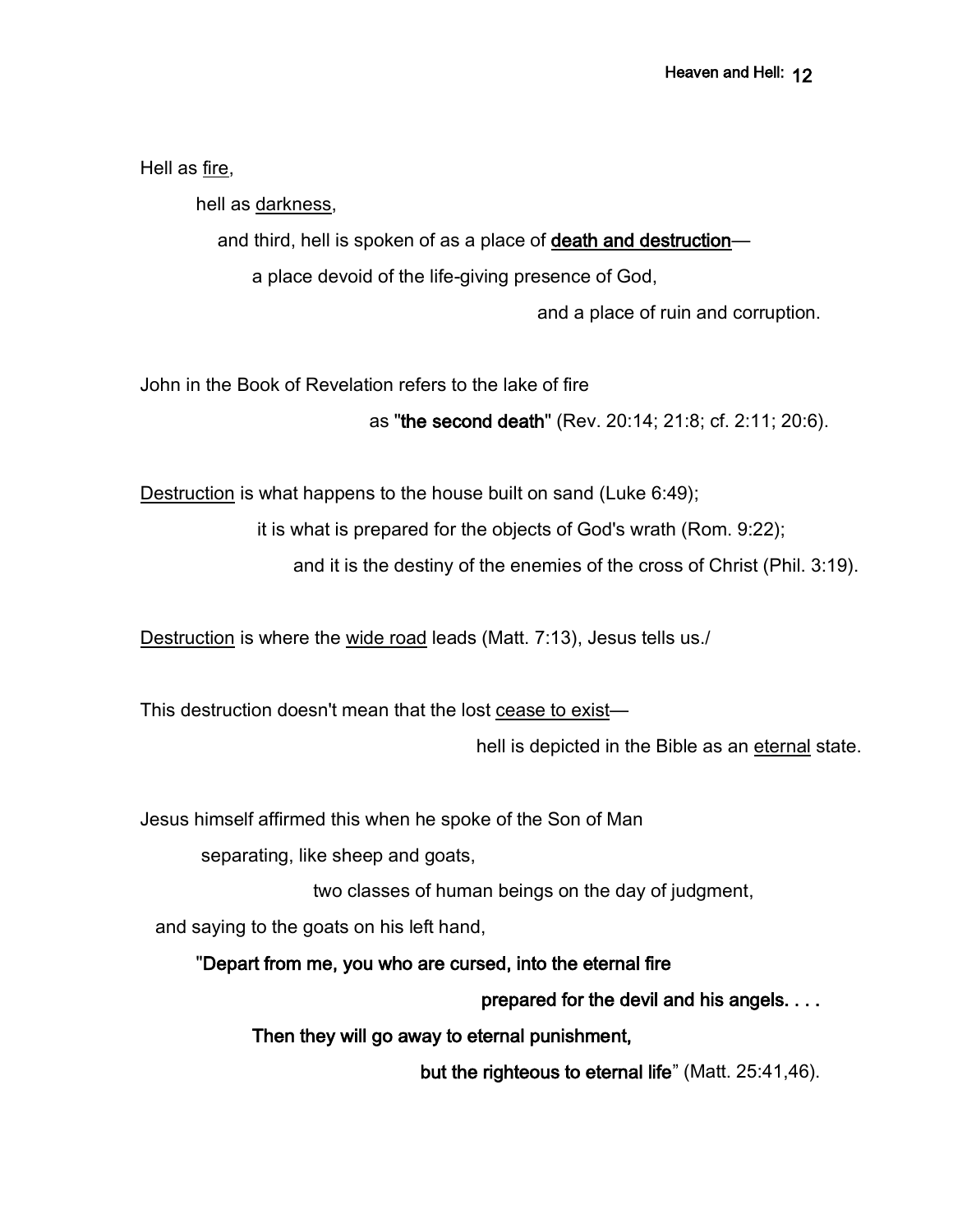Like a car that is "totaled" in an accident,

those in hell will continue to exist,

but they will be destroyed, ruined,

as human beings created as the image of God—

they will no longer function as they were created to do.

Their death—this "second death"—is some shadowy form of existence—

continuing on forever./

Hell as fire, as darkness, as destruction and death--

Yes, this is figurative, metaphorical language,

but these images were chosen to convey a certain reality.

And it is a horrific reality—a reality of wrath, of alienation, of corruption.

It is a reality that Jesus warns us about in the strongest possible terms,

and it is a reality, I would add,

that Jesus himself gave his own life to save us from.

As one writer on this subject has put it,

 $\overline{\phantom{a}}$ 

"Jesus Christ is the person who is responsible for the doctrine of Eternal Perdition.

He is the Being with whom all opponents of this theological tenet are in conflict."<sup>6</sup>

## But doesn't this idea of an eternal hell seem a little extreme?

I mean, how can a loving God ever send anyone to hell?

<sup>&</sup>lt;sup>6</sup> W. G. T. Shedd, *Dogmatic Theology* (1888), II. 680. Cited in J. I. Packer, "The Problem of Eternal Punishment," Crux (9/1990, vol. 26.3), p. 19.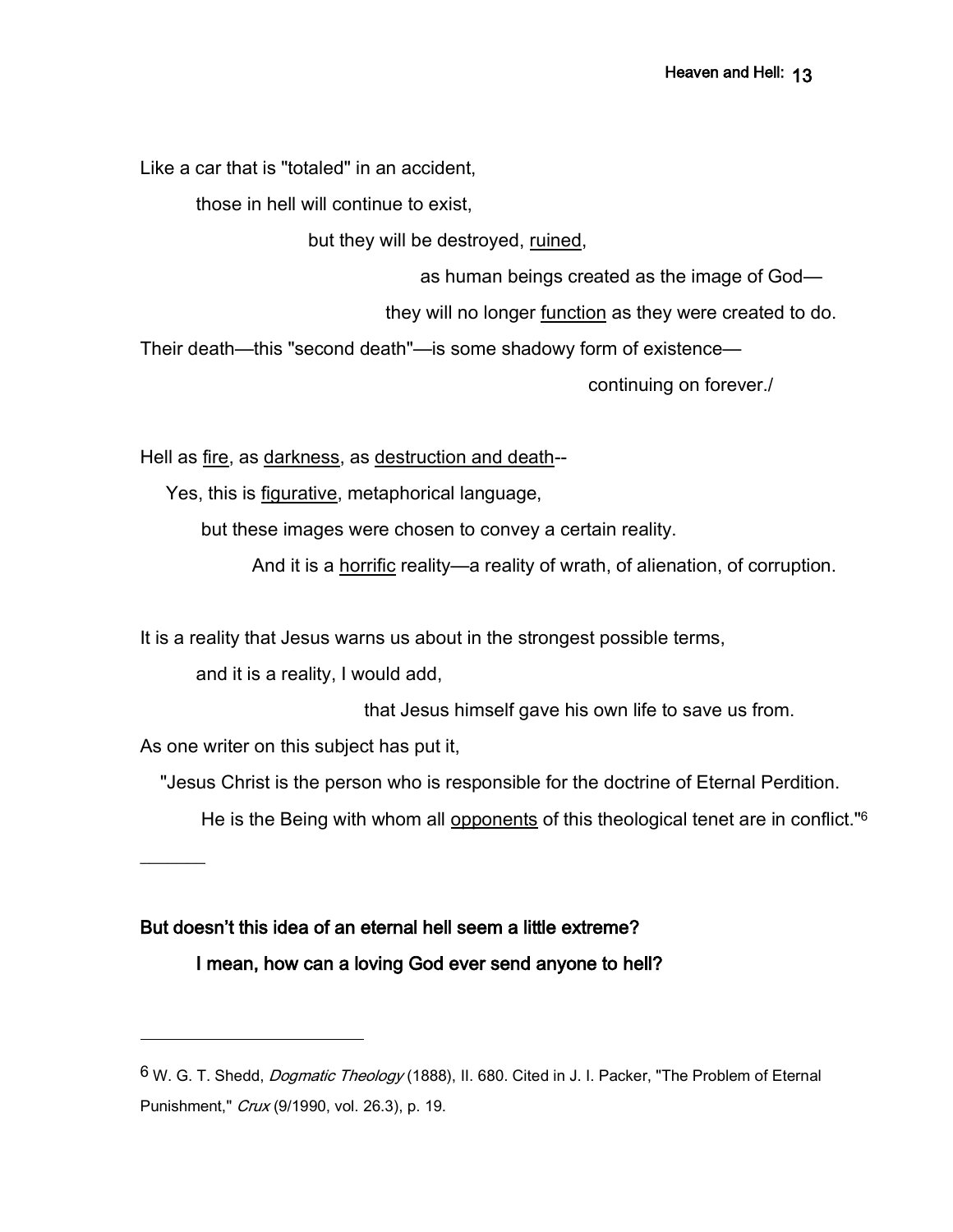In one sense, God doesn't send anyone to hell,

people choose to go there.

As C. S. Lewis put it:

Sin is a human being saying to God throughout their life,

"Go away and leave me alone."

Hell is God's answer--"You may have your wish."

Lewis writes:

"There are only two kinds of people in the end:

those who say to God, 'Thy will be done,'

and those to whom God says, in the end, 'Thy will be done.'

All that are in Hell, choose it."<sup>7</sup>

In that sense, hell is the ultimate testament to human freedom.

After all, if heaven is the place where God—as Father, Son, and Spirit,

is most fully loved and worshipped,

would those who reject him now really want to be there?

Not that people actually choose to go to hell;

they simply choose the road that leads them there—

that wide road that leads to destruction.

They choose to listen to the lie of the devil who whispers in our ears,

## "You will not surely die."

And little by little, their hearts become hardened to the love of God and their ears become deaf to the voice of God,

<sup>7</sup> The Great Divorce (New York: Macmillan, 1946), p. 72.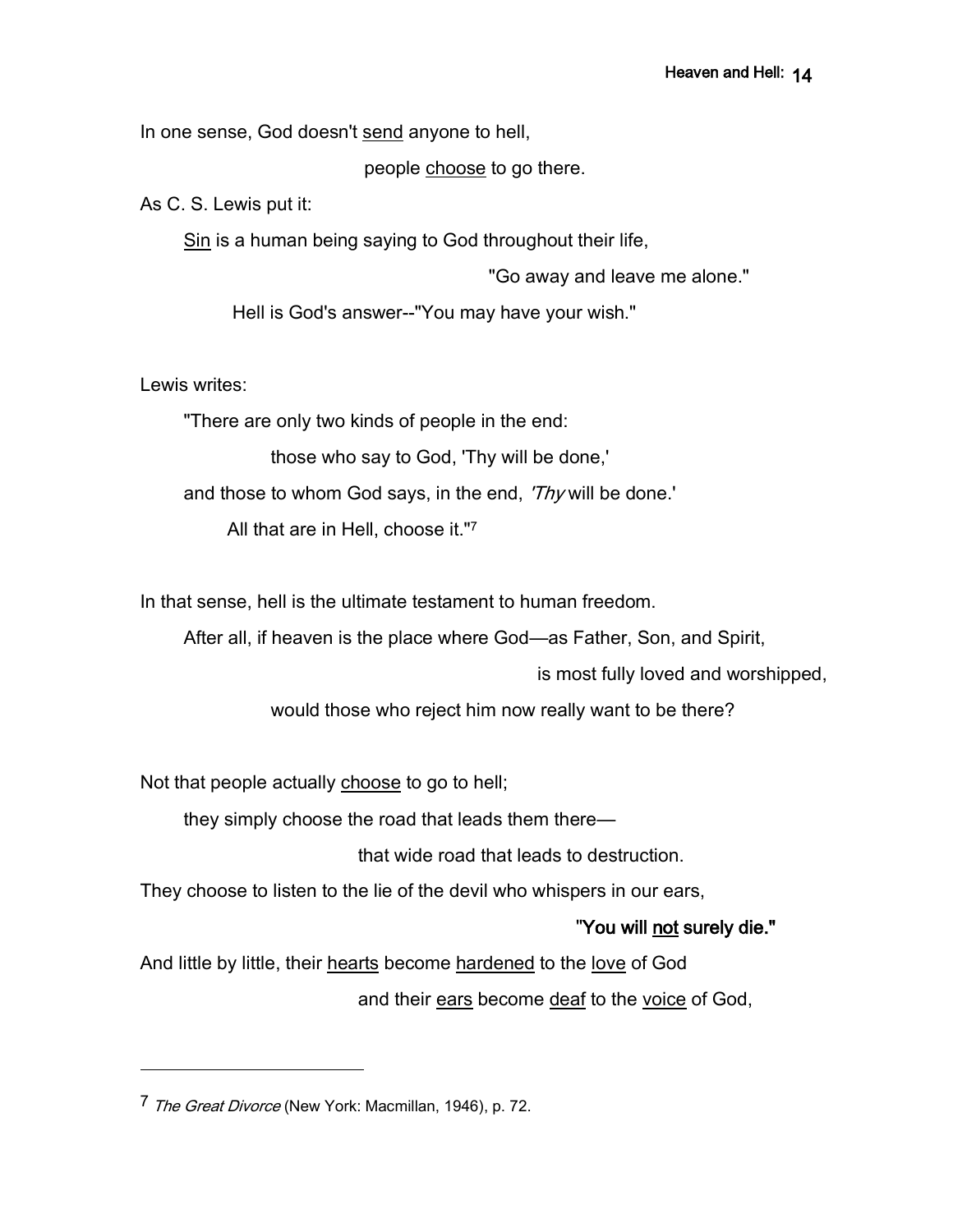and they refuse to humble themselves before the grace of God.

In the end, they refuse to receive the rescue that is found in the gospel of God.

In this sense, hell may be understood both as a culmination of the effects of sin and as the confirmation of God's opposition to it.

It is both the inexorable result of human choice

and the active and deliberate judgment of God. /

We can understand this three-fold description of hell as wrath, alienation, and corruption illustrated in the effects of the first sin.

Adam and Eve incurred the wrath of God through the curse--

that curse resulted in physical suffering (strenuous work and painful childbearing),

they were alienated from God (when they were cast from the garden),

and their nature was corrupted

(through the spread of sin and death to all their descendants),

and they became spiritually dead.

Fallen humanity continues to experience these effects

unless they are rescued by God's grace in the gospel.

Apart from that rescue, that state of wrath, alienation and corruption

will be confirmed, intensified, and made permanent

when at the judgment, God's verdict of condemnation is pronounced

and the sentence is executed in the on-going reality the Bible calls hell.<sup>8</sup>

<sup>8</sup>This present experience of wrath, alienation and corruption is sometimes referred to as an "inaugurated eschatology" of judgment, comparable to the inaugurated experience of salvation—with both a "now" and "not yet" dimension (cf., e.g., Moo, "Paul on Hell," pp. 93,94).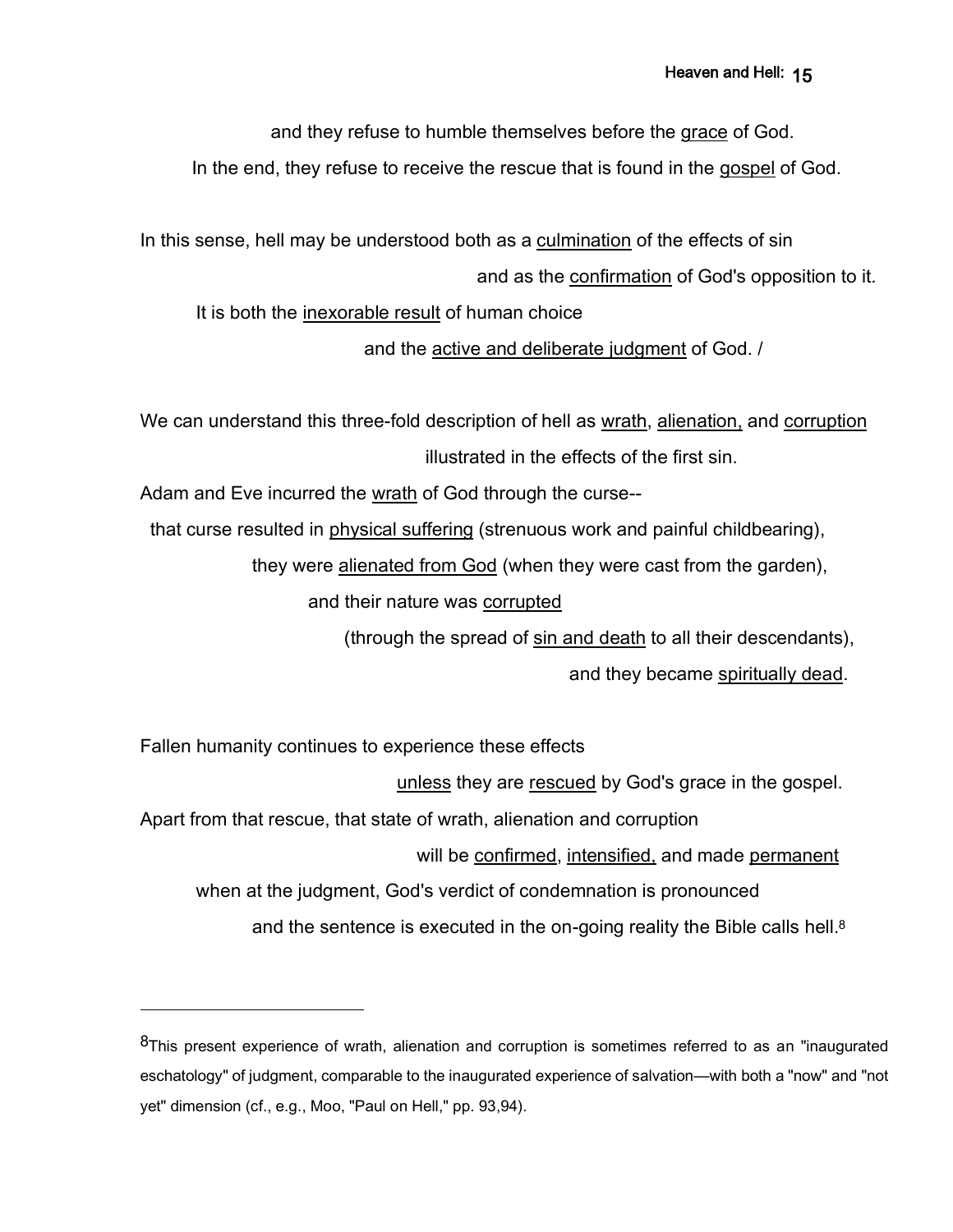I know we don't like to think about it—I know I don't.

But as the ad on TV for Channel 4 News puts it—

"Truth is real."

And we better deal with it. ///

But the good news is that there is, by God's grace, another destination.

For there is a road that leads to life--

life in the presence of God;

the life we were created to live--

real life—abundant life--life in all its fullness.

It's what we commonly call "heaven"—

 $\overline{\phantom{a}}$ 

but it's even greater than that—

it is much more than just sitting on a cloud with the angels playing a harp.

It's the hope of a new heaven and a new earth—

It's God's created world made new by his redeeming power.

And if the biblical language depicting the eternal state of the unbeliever

is as bad as it can be,

the language regarding the future for the believer is better than can be imagined.

Where once we were alienated from God as his enemies

and banished from his presence,

we shall be with him forever.

Where once we suffered the painful consequences of God's wrath in this fallen world,

we will be filled with an inexpressible joy.

And where once we experienced the corruption of sin resulting in death,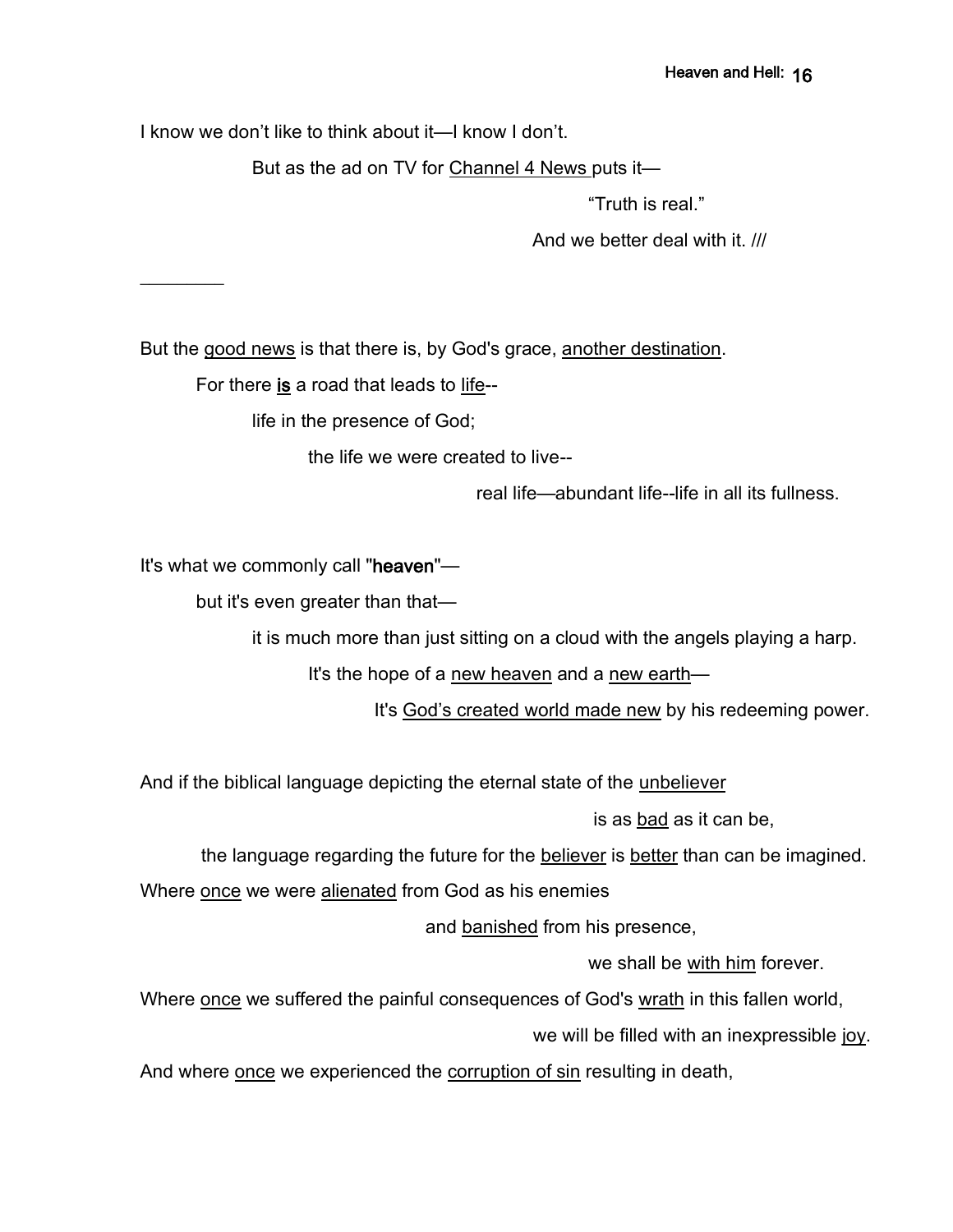we shall enjoy a state of eternal blessedness,

fully pleasing to God in a restored, and even glorified, state of righteousness.

Heaven is the place where God dwells.<sup>9</sup>

it is the place where his presence is manifest,

and its contrast with hell could not be more complete.

Hell is a place of pain and suffering;

heaven will be one of unceasing joy,

```
like that of a wedding banquet (Rev. 19:7; Matt. 22:2; 25:1-13).
```
Hell is a place of destruction and death;

heaven will be one of everlasting life.

Hell is a place of darkness and lonely despair;

heaven will be one of glorious light and overwhelming love.

There "the righteous will shine like the sun

in the kingdom of their Father" (Matt. 13:43).

This new earth will have no need of sun or moon to illumine it,

for "the glory of God is its light, and its lamp is the Lamb" (Rev. 21:23; also 22:5).

It will be a place of unimaginable splendor, greatness, excellence, and beauty,

as that new Jerusalem, which comes down from heaven,

is pictured with streets of pure gold

and decorated with every kind of precious stone (Rev. 21:18-21).

Heaven is where God dwells, in all his goodness, truth and beauty.

 $9$ Jesus often spoke of his Father in heaven (e.g., Matt. 5:16,45; 6:1) and he taught us to pray to him there (Matt. 6:9). Heaven is the place of God's throne (Matt. 5:35; Ps. 14:2; 103:19). Cf. also Solomon's emphasis of this in 2 Chron. 6:21,30,39.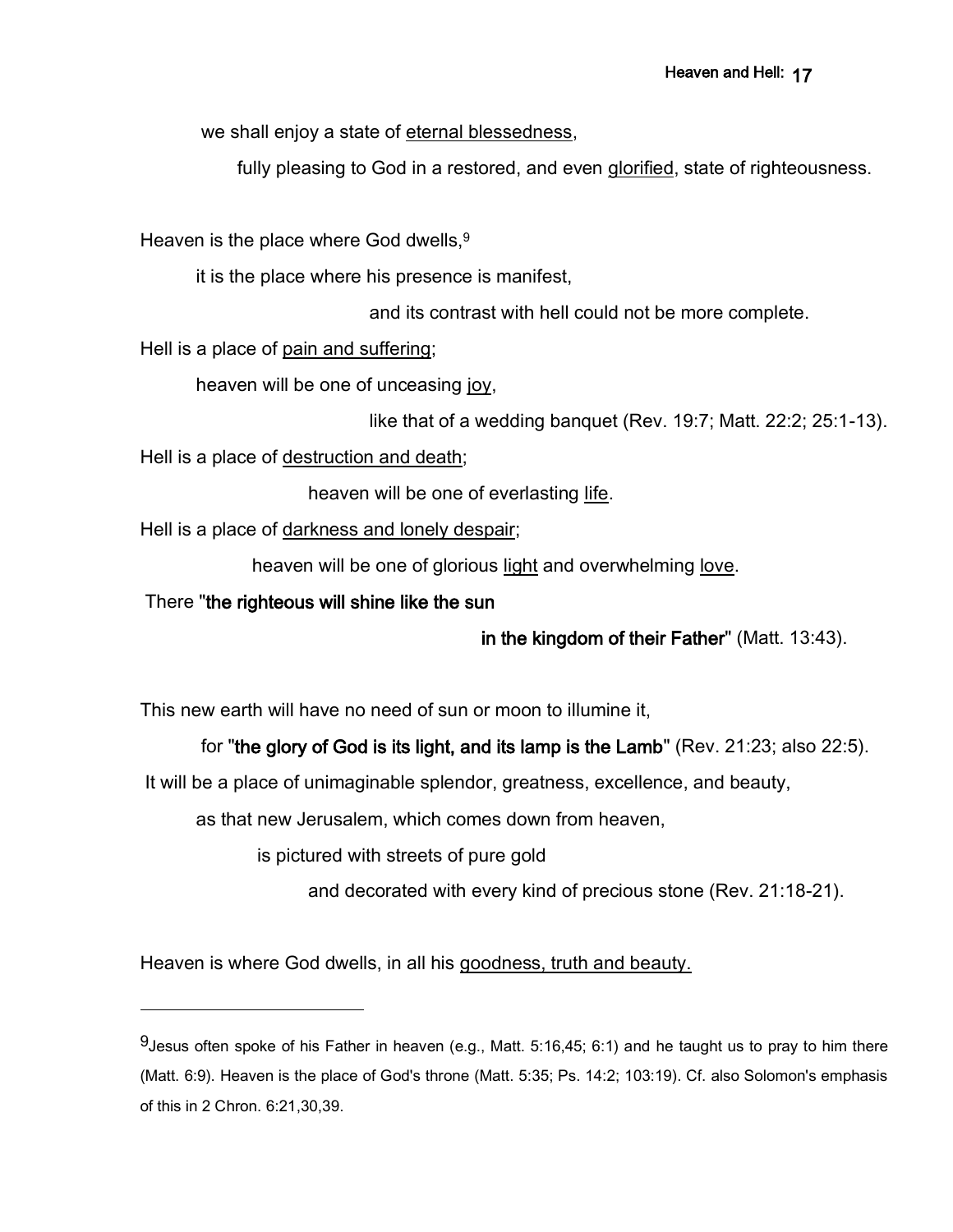There God manifests himself gloriously for all eternity.

And in the end, God will reunite heaven and earth, which are now separated,

for in that new world,

"the dwelling of God is with men, and he will live with them.

## They will be his people, and God himself will be with them

and be their God." (Rev. 21:3 NIV84).

In that Holy City, the New Jerusalem, "the dwelling of God is with men,

and he will live with them. . . .

There will be no more death or mourning or crying or pain,

for the old order of things has passed away" (Rev. 21:2-4 NIV84).<sup>10</sup>

Evil will have no place in this new existence.

In that Holy City John envisions, "nothing that is impure will enter" (Rev 21:27).

We will be secure in "the city with permanent foundations,"

a "kingdom that cannot be shaken" (Heb. 11:10; 12:28).

The curse of God upon life in this world will be rescinded (Rev. 22:3),

and our work will no longer be toilsome.

We will discover the true Sabbath rest of God,

 $\frac{1}{2}$ 

even as we actively serve the Lamb upon the throne (Rev. 22:3),

reigning over God's created order (Rev. 22:5; cf. Gen. 1:28).

The communal life of God's people there will be like a great banquet or wedding feast

where God himself is the host (cf. Matt. 22:1-10). //

<sup>10</sup>Cf. Graham A. Cole, *God the Peacemaker: How Atonement Brings Shalom*, NSBT 25 (Downers Grove, IL: InterVarsity, 2009), p. 231, n. 4: "Ruin through Adam, redemption through Christ, regeneration through the Spirit and restoration of creation through the triune God."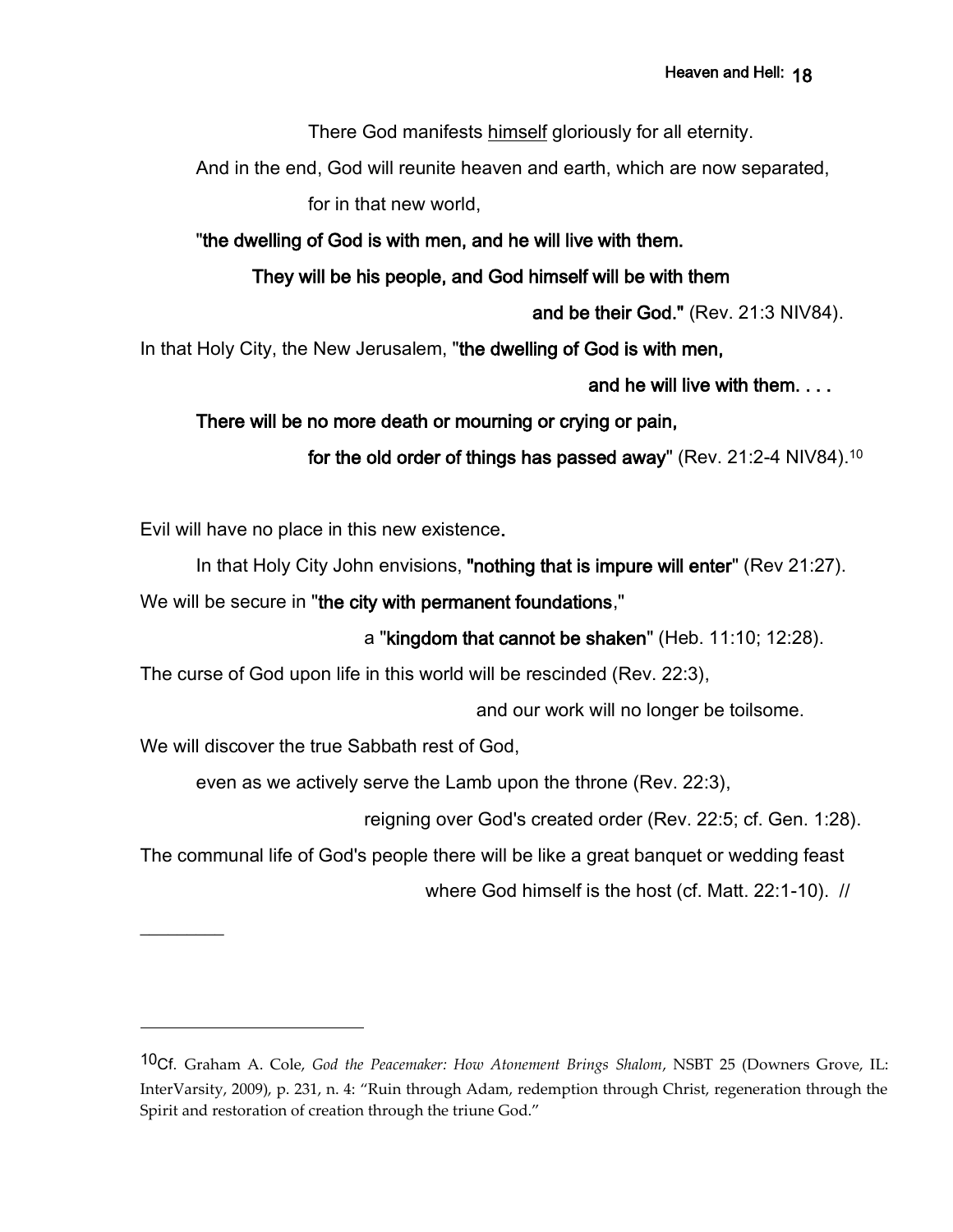And what does God make known when he reveals himself?

What is the essence of his nature,

the very substance of his character?

The Bible gives us various ways, and different words that seek to capture

the beauty of the character of God.

The one I would focus on this morning is love.

### As John says, "God is love."

Jonathan Edwards<sup>11</sup> in the conclusion of his exposition of 1 Corinthians 13

speaks of heaven as "a world of love,"

for, he says, "God is the fountain of love, as the sun is the fountain of light."

And "therefore," Edwards writes,

"the glorious presence of God in heaven, fills heaven with love,

as the sun, placed in the midst of the visible heavens on a clear day,

fills the world with light."12

There this infinite fountain of love flows out forever.

"There this glorious God is manifested, and shines forth, in full glory,

in beams of love."13

In heaven <u>love reigns</u>—it reigns in every heart allowed to dwell there.

It is a holy and divine love.

"The saints in heaven love God for His own sake, and each other for God's sake,

<sup>11</sup> Jonathan Edwards [1749], "Sermon Fifteen: Heaven Is a World of Love," in *Ethical Writings*, ed. Paul Ramsey, The Works of Jonathan Edwards, vol. 8 (New Haven: Yale University Press, 1989), pp. 366-397. 12*Ibid.*, p. 369.

<sup>13</sup>*Ibid.*, p. 370.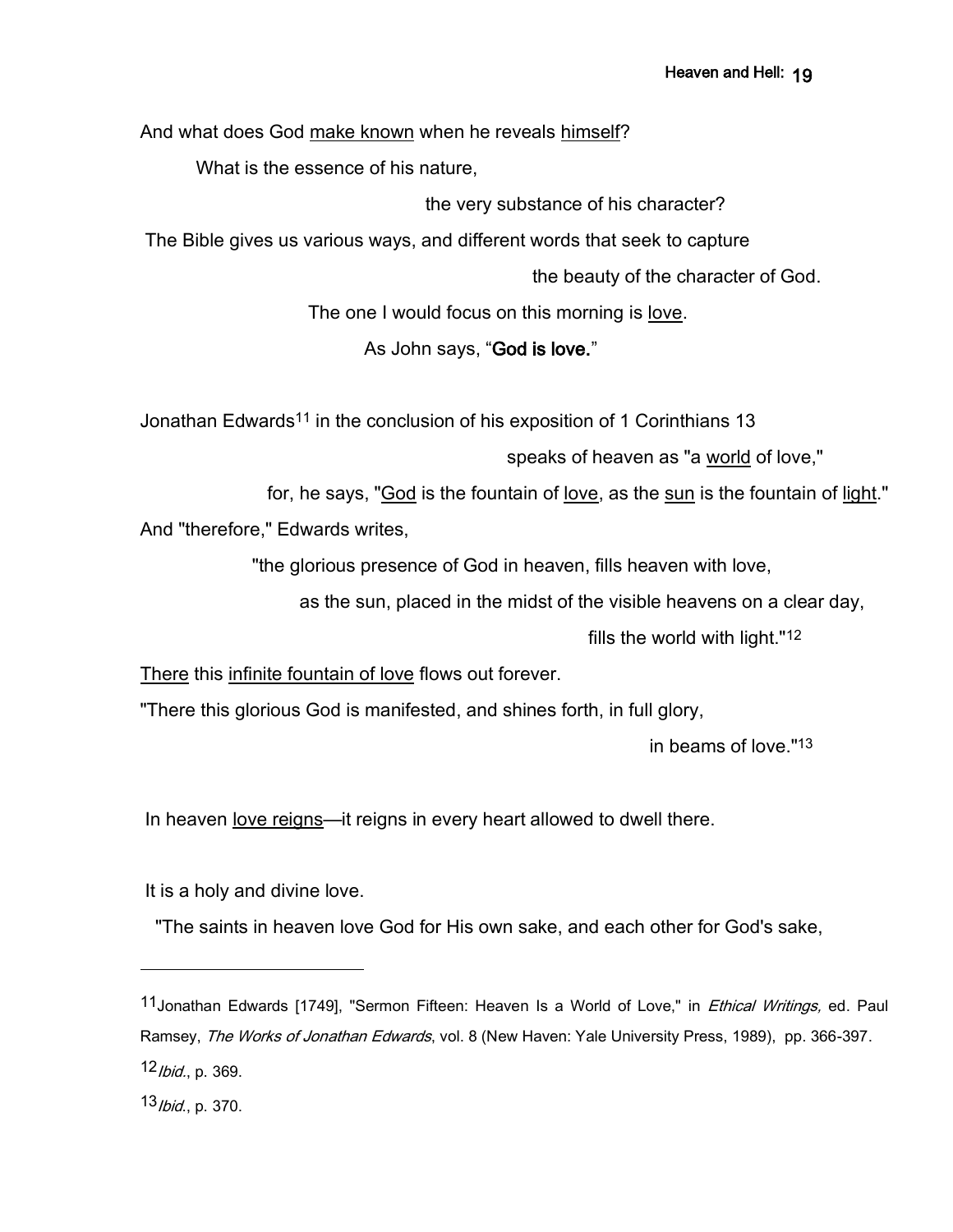wholly and completely devoted to God's glory and the good of others.

This love is perfect in every way,

without any taint of selfishness or pride or sinful desire—

always sincere, never self-seeking.

It delights in the happiness of others, without a hint of envy or jealousy,

abounding in perfect peace and harmony—

without malice or revenge or selfish ambition."

It is a love that results in the sweetest of all joys.

Edwards continues:

"Every saint in heaven is as a flower in that garden of God,

and holy love is the fragrance and sweet odor that they all send forth,

and with which they fill the [arbors] of that paradise above.

Every soul there is as a note in some concert of delightful music,

that sweetly harmonizes with every other note,

and all together blend in the most rapturous strains

in praising God and the Lamb forever.

And so all help each other, to their utmost,

to express the love of the whole society to its glorious Father and Head,

and to pour back love into the great fountain of love

whence they are supplied and filled with love, and blessedness, and glory.

And thus they will love, and reign in love,

and in that godlike joy that is its blessed fruit,

such as eye hath not seen, nor ear heard,

nor hath ever entered into the heart of man in this world to conceive; and thus in the full sunlight of the throne,

enraptured with joys that are forever increasing, and yet forever full,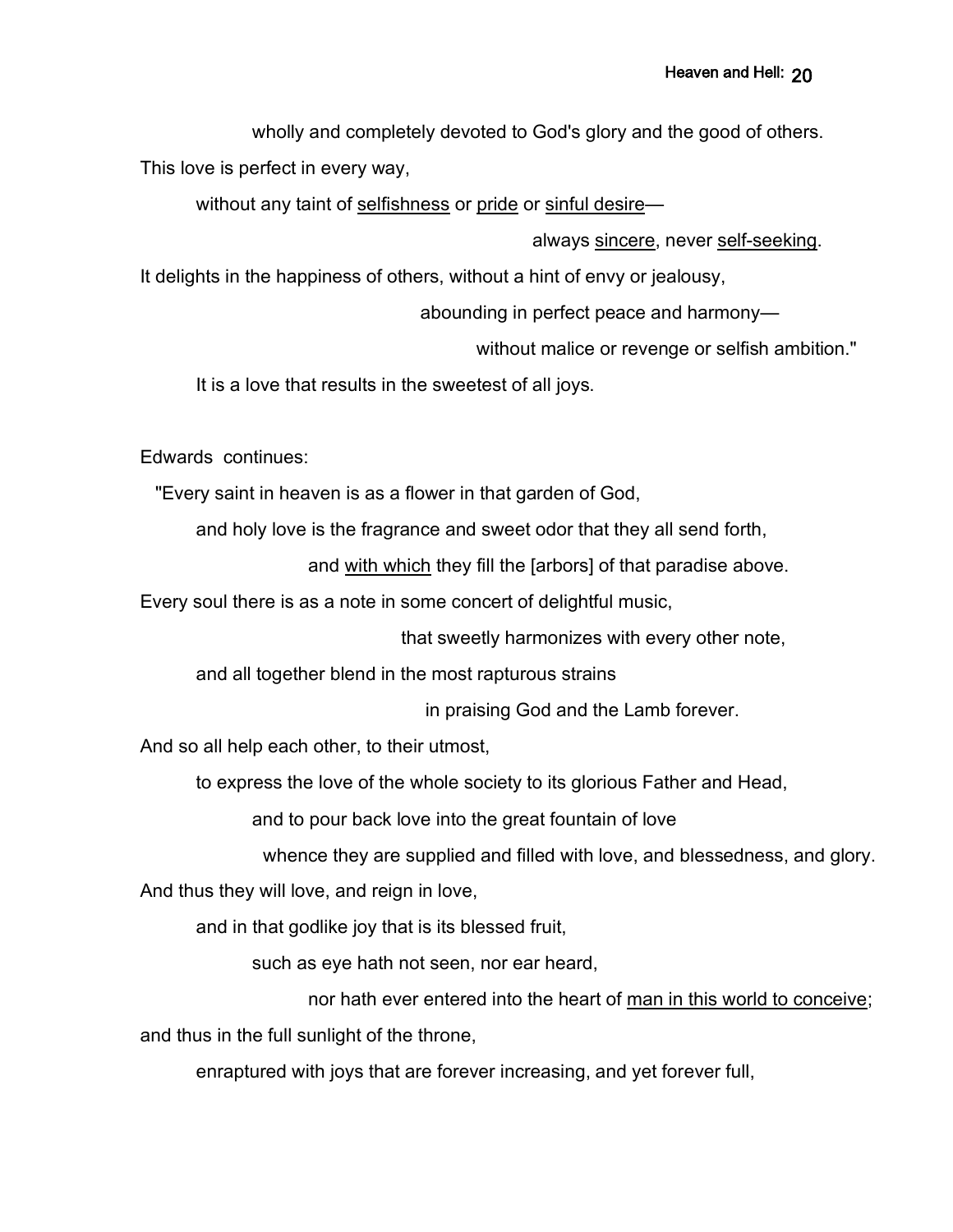they shall live and reign with God and Christ for ever and ever!"<sup>14</sup>

### "And now these three remain: faith, hope and love.

But the greatest of these is love" (1Cor. 13:13).

Heaven is a world of Love.

Does that not draw you?

 $\overline{\phantom{a}}$ 

Isn't that the most beautiful world you could ever imagine?

That's where this narrow road leads—to a world of love.

What are we to make of this talk of heaven—

this world of Love,

this sharing in God's own glory in Christ?

I'm afraid that for many of us, it is not too good to be *true*,

it is just too good to be *imagined*--

we quite literally lack the imagination to grasp it.

We are so this-worldly, so scientific, so secular in our thinking

that we simply cannot imagine something so glorious.

This is one of the reasons that C.S. Lewis thought fantasy

was such a helpful literary form for children--

it helped to expand their imaginations.

Somehow we have to expand our minds

14 *Ibid.*, p. 386.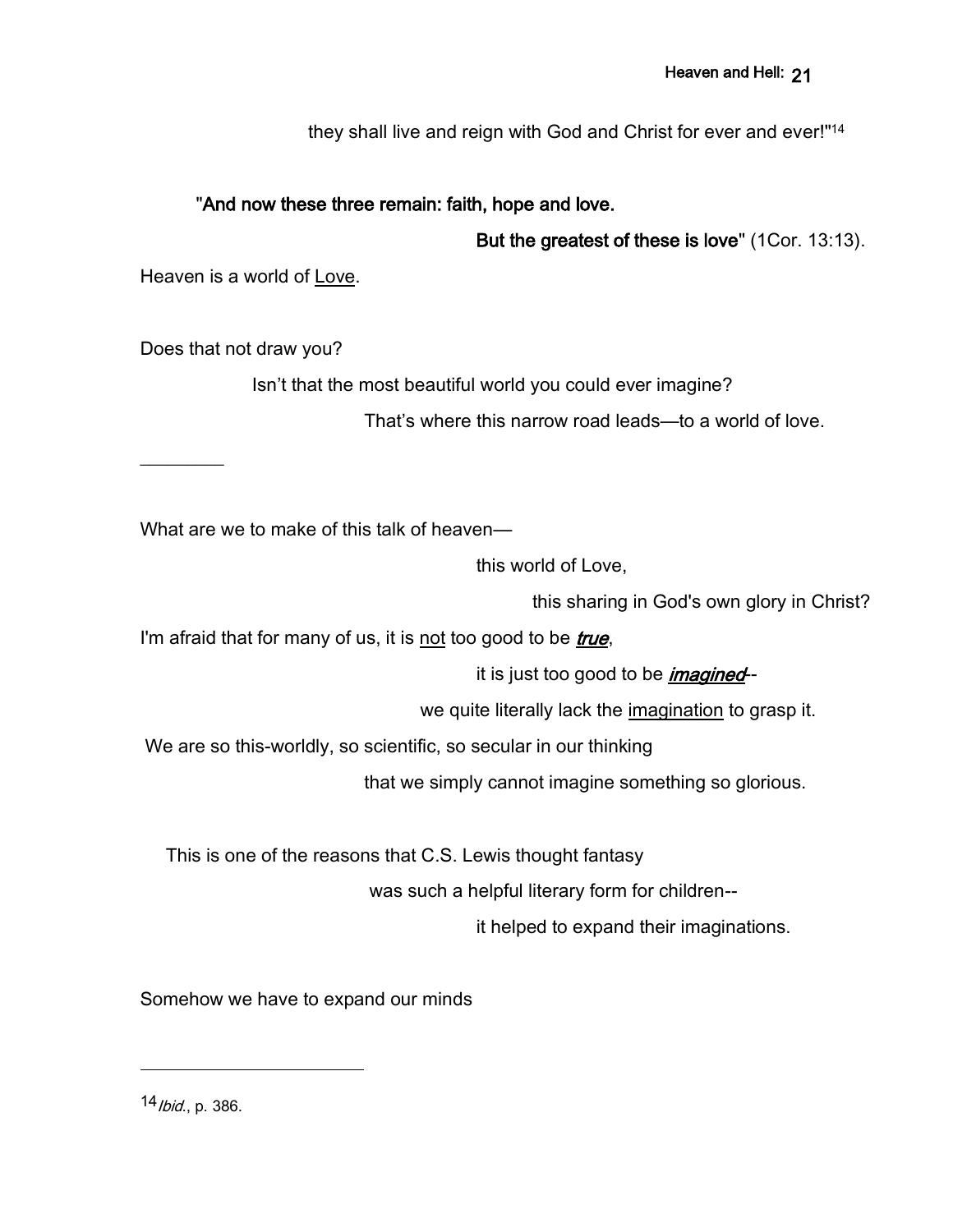so that we can appreciate something of the love and glory that is to be ours.

How we need to dream sweet dreams of heaven!

We need to let this glorious love overwhelm us with its power and beauty--

it must become something that touches the depth of our hearts

and becomes one of the most powerful motivating forces in our lives--

to share in this glory of Christ

and to bask in the beauty of this world of love.

Only then can we echo the words of Paul,

"I consider that our present sufferings are not worth comparing

with the glory that will be revealed in us."

Only then will we be captured by the content of Christian hope,

that hope which gives the Christian reason to be so optimistic about the future.

As Augustine wrote at the conclusion of his magisterial treatise *City of God*:

"On that day we shall rest and we shall see;

we shall see and we shall love;

we shall <u>love</u> and we shall praise;

this is what will be at the end without end."<sup>15</sup>

Would that we all meditated on this glorious state

as did the Puritan Richard Baxter

in his wonderful treatise, The Saints' Everlasting Rest, published in 1649.

15 *City of God*, 22.30.

 $\overline{\phantom{a}}$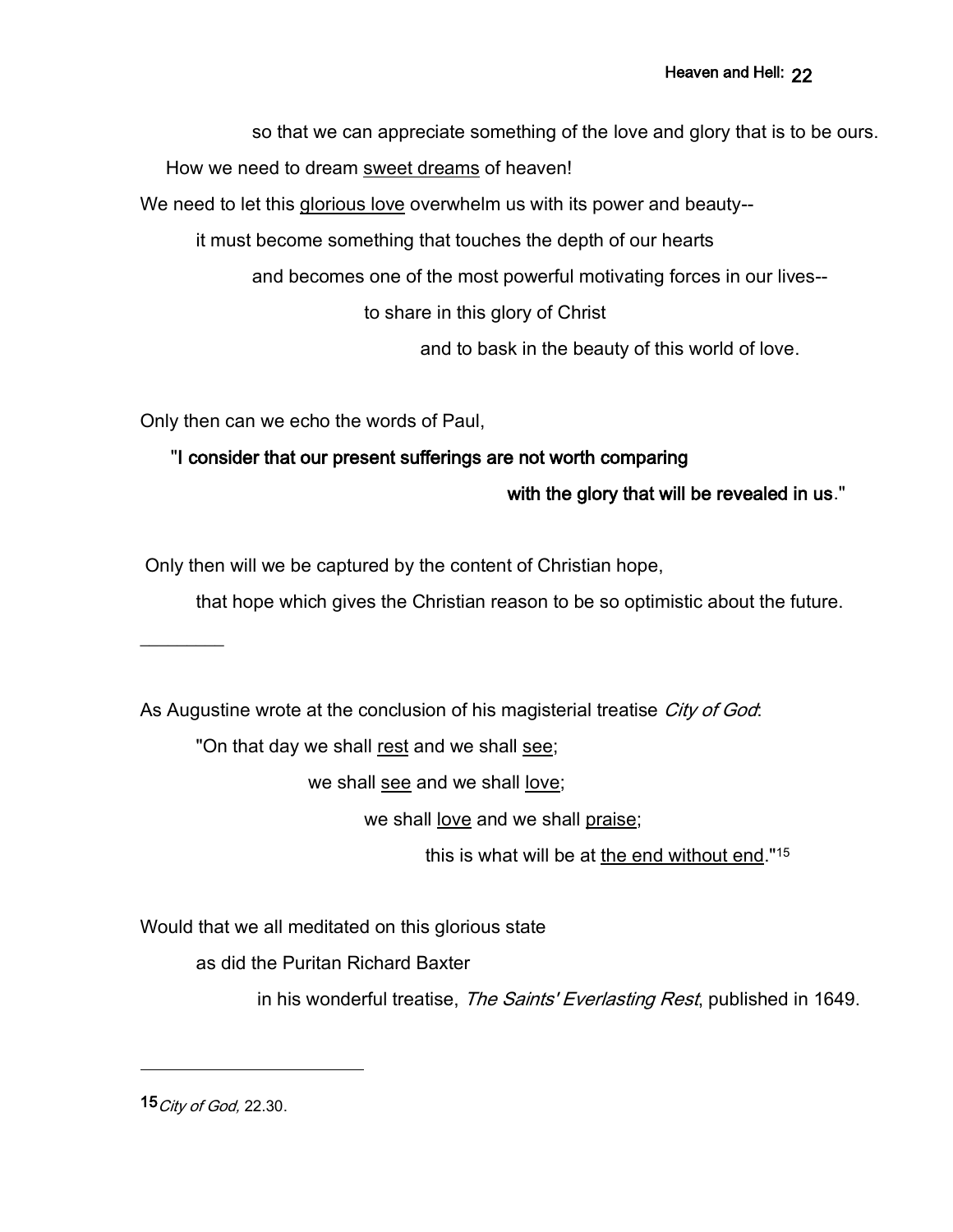He concludes:

 $\overline{\phantom{a}}$ 

"Be acquainted with this heavenly work,

and [you will], in some degree, be acquainted with God;

[your] joys will be spiritual, prevalent, and lasting,

according to the nature of their blessed object;

[you will] have comfort in life and death. . . .

[Your] graces will be mighty, active, and victorious;

and the daily joy, which is thus fetched from heaven, will be [your] strength." <sup>16</sup>//

a choice between two gates,

I come back to the choice that Jesus gives us--

a choice between two roads,

a choice between two sets of companions,

a choice between two destinations.

But it's all one choice, you see--

for it is all a choice for or against him--

for or against Jesus Christ.

"Come, follow me," he says, to each one of us.

For I go before you, enabling you to go where I have gone.

I am the way, the truth, and the life—

I will usher you into that glorious presence of God.

16 Practical Works of Richard Baxter, Select Treatises (Grand Rapids, MI: Baker, 1981), p. 120.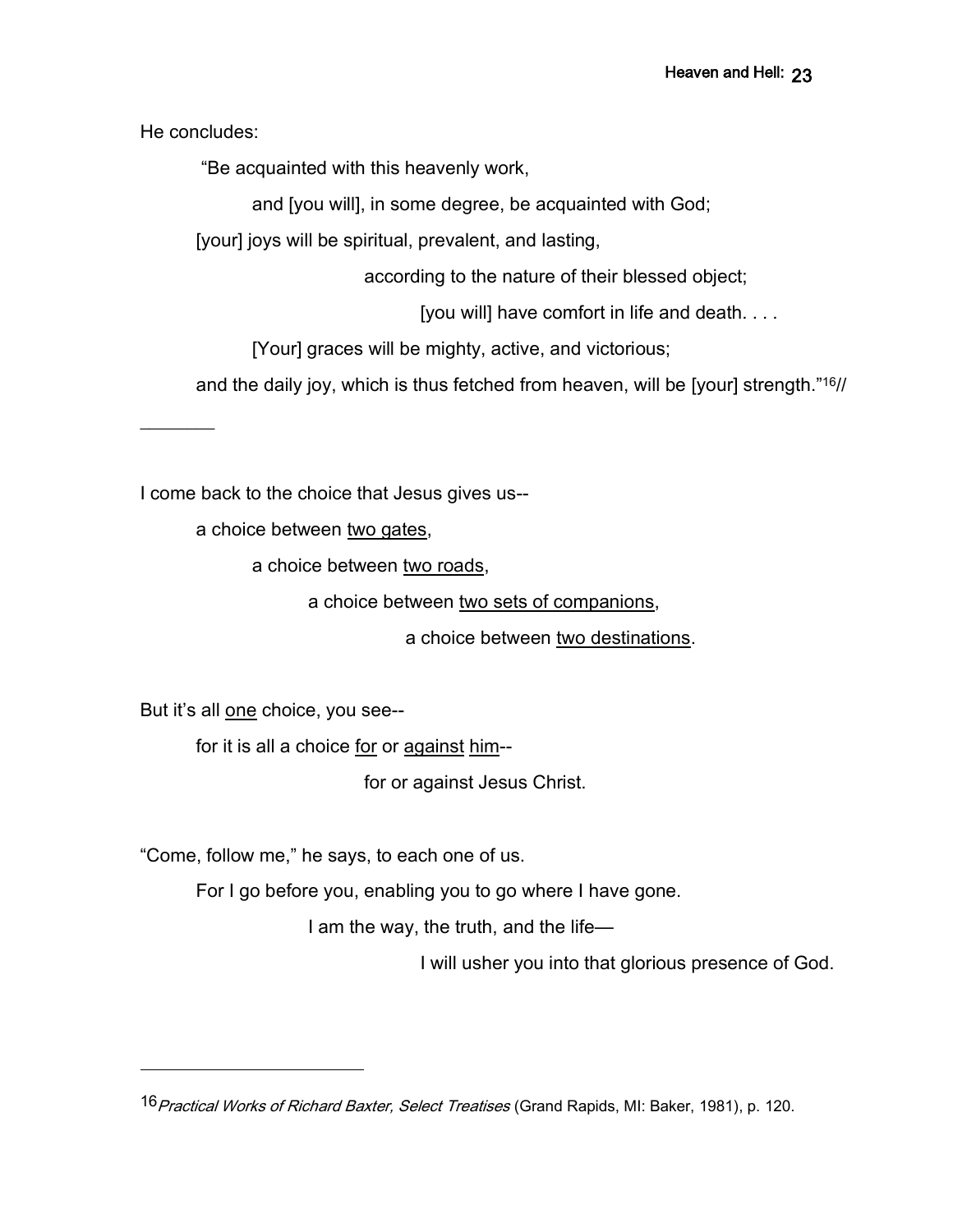Jesus demands a decision--

will you become my disciple, my follower, or not?

He doesn't say, "Consider me"

or "Learn about me."

or "Admire me."

Jesus says, "Believe in me--Trust me—and in trusting me,

you must follow me."

Contrary to the opinion of some,

the gospel is not simply a self-help strategy

for finding peace and happiness in this life.

The Bible presents the gospel as a matter of eternal significance.

In fact, it is a matter of heaven and hell,

for our eternal destiny hinges on our response to Jesus Christ.<sup>17</sup>

So I ask you,

What road are you on today?

You must choose.

I urge you, Choose to follow Christ--

follow him into the fullness, the abundance, the joy of the life he promises.

Say to him, "Yes, I will trust you;

I will follow you—for who else has the words of eternal life?" ///

17 cf. John 3:36; 5:24; 8:24

 $\frac{1}{2}$  ,  $\frac{1}{2}$  ,  $\frac{1}{2}$  ,  $\frac{1}{2}$  ,  $\frac{1}{2}$  ,  $\frac{1}{2}$  ,  $\frac{1}{2}$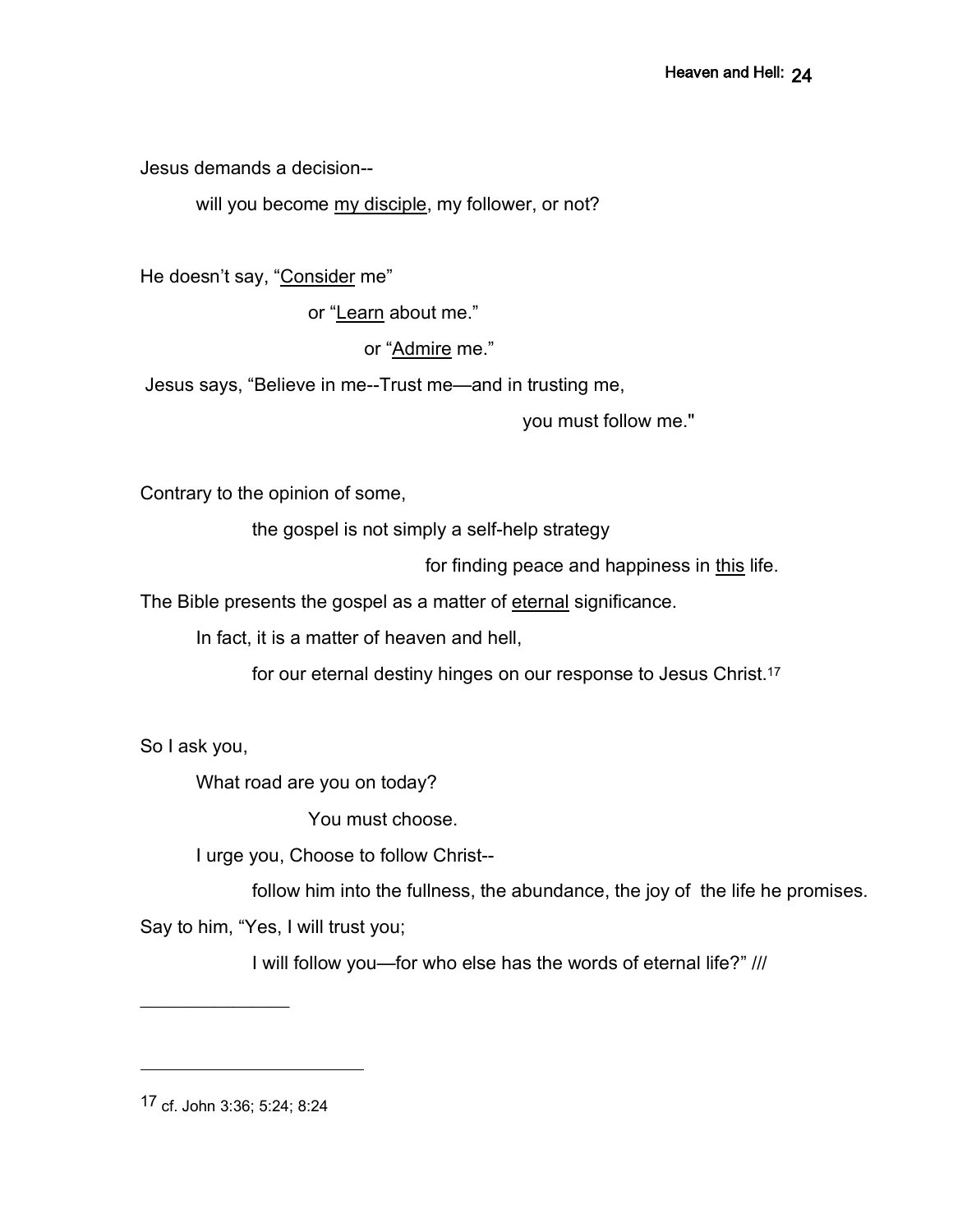Prayer—

Open our eyes and our hearts—

What will it be—heaven or hell?

there are only two options—

and it all depends on where you stand with Jesus Christ.

If you have never put your trust in Christ before,

or even if you are unsure if you have,

I invite you to do it now—here, today.

IN a simply act of prayer—

Say Sorry,

Say Thank you,

and say Please

Tell someone—talk to me, or another church member—if you are a child, your parents,

but tell someone that you have set your heart on following Jesus

on that narrow road that leads to life.

Closing Song: On Jordan's Stormy Banks

Benediction:

Jude 24,25 To him who is able to keep you from falling

and to present you before his glorious presence

without fault and with great joy--

to the only God our Savior be glory, majesty, power and authority,

through Jesus Christ our Lord, before all ages, now and forevermore! Amen.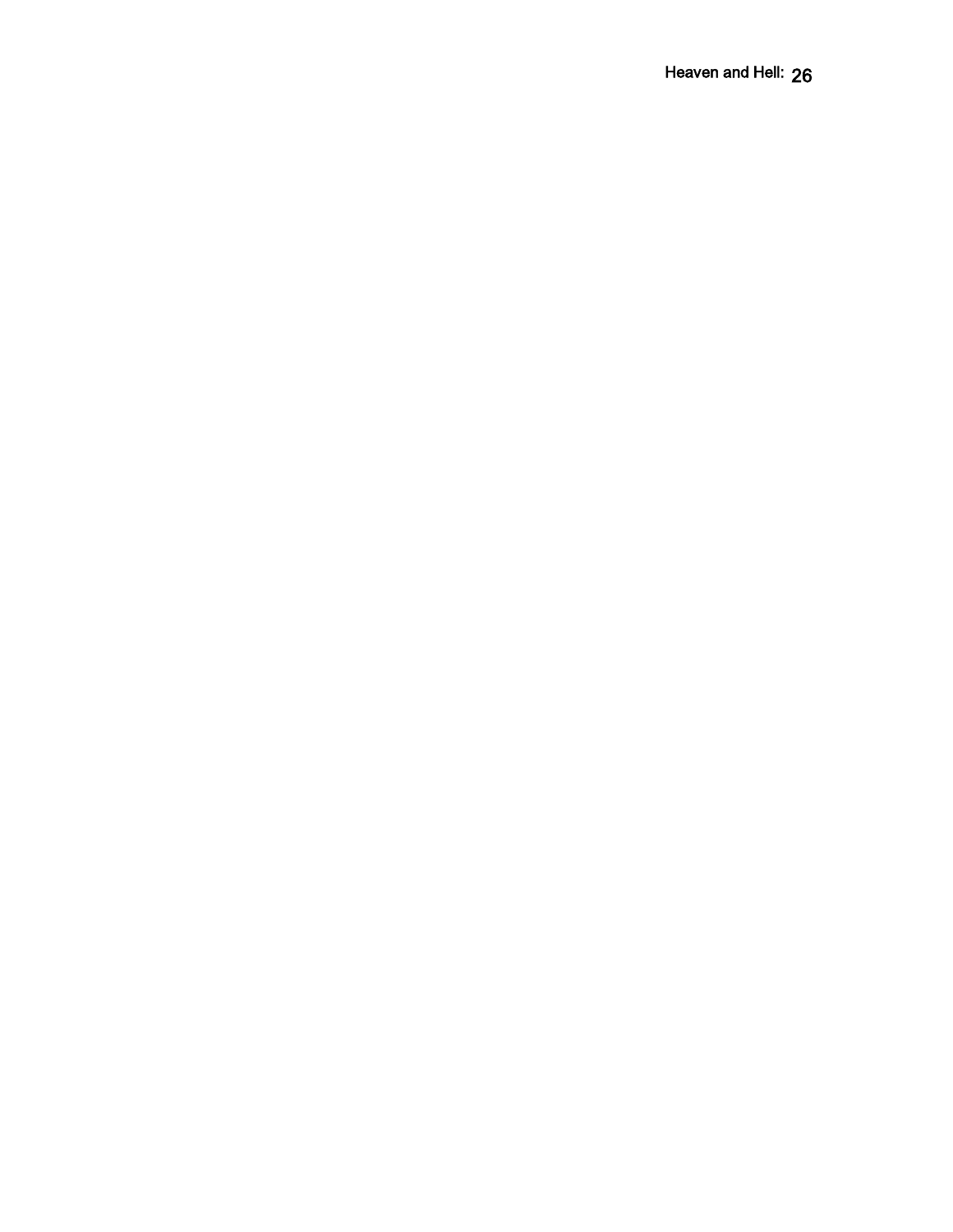Great Themes in Discipleship, #7 March 20, 2022

Two Destinations: Heaven and Hell

(Mt. 7:13-14)

I. Our love of choice, and the choice Jesus gives us—

A. The Two Gates

B. The Two Roads

C. Our Fellow Travelers

D. The Two Destinations

II. The Road to Destruction: Hell

A. Jesus on Hell

B. The Apostolic Witness of Hell

C. The Figurative Language Used for Hell:

1. Fire

2. Darkness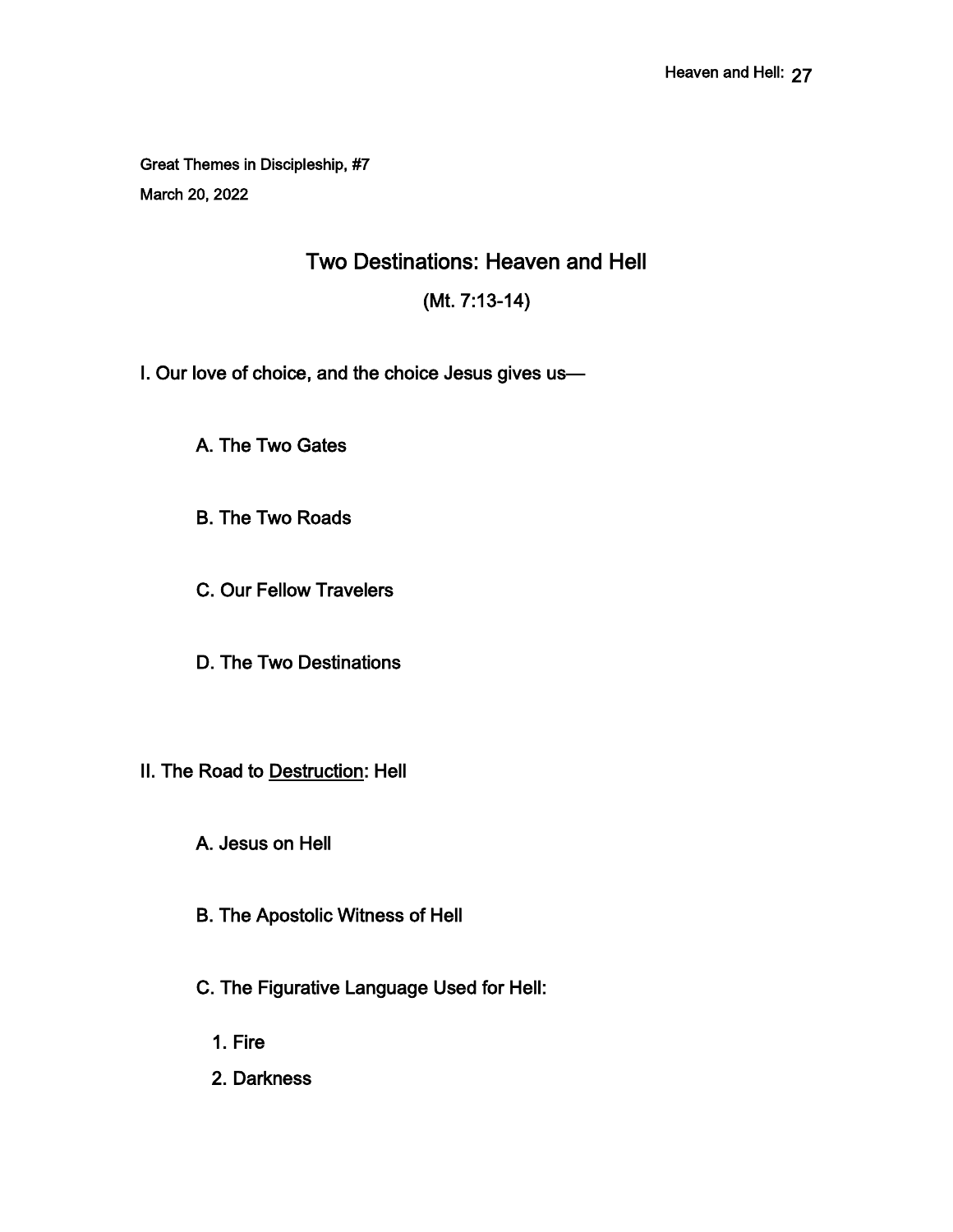3. Destruction and Death

D. How can a loving God send people to hell?

# II. The Road to Life: Heaven

- A. The place where God lives
- B. Heaven is "a world of love"
- C. Heaven is a place of "glory"